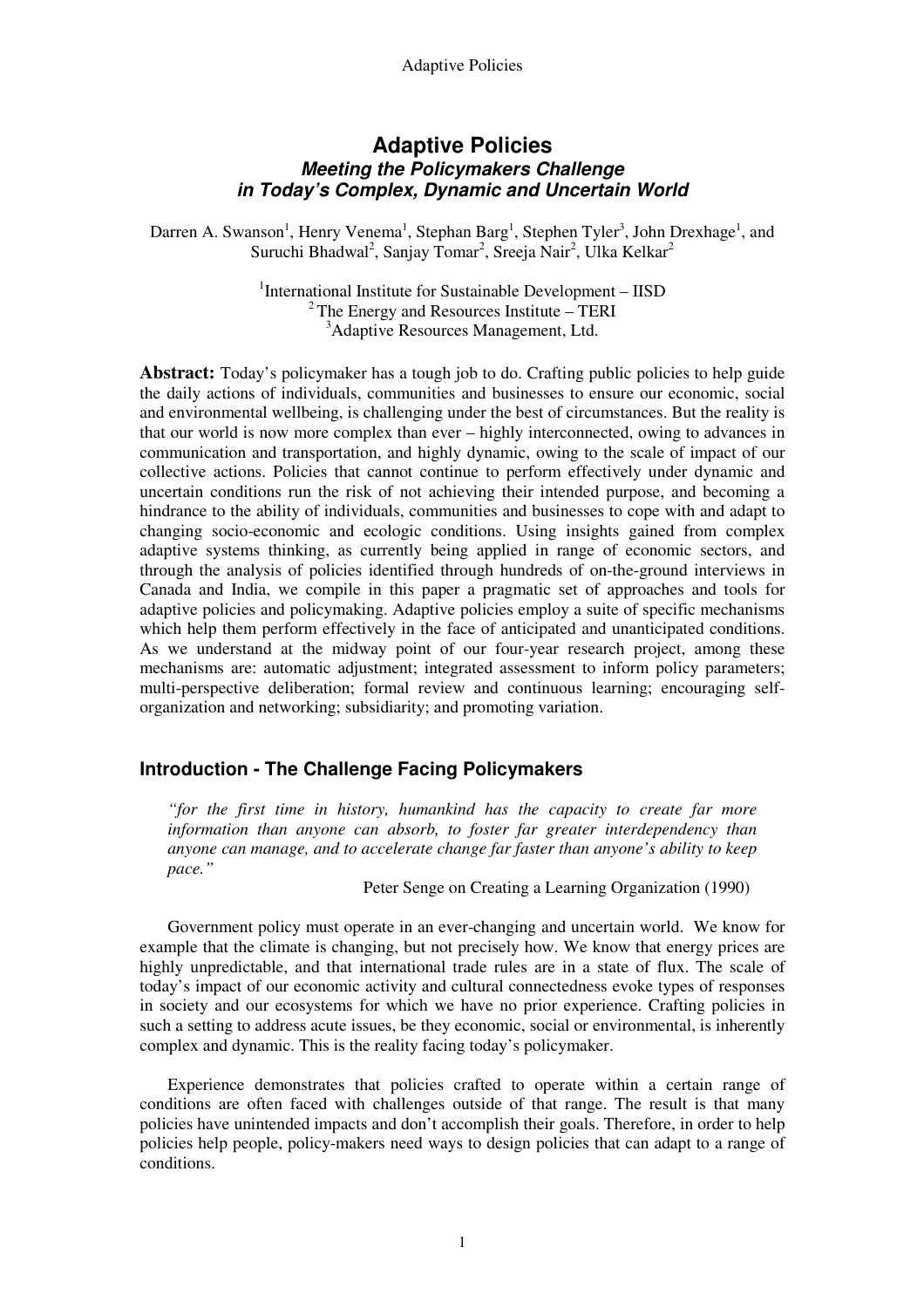A concept of adaptive management emerged in the late 1970s which suggested that ecosystems must be managed adaptively, with experimentation and learning built in, if the management process was to be successful (Holling 1978). This insight – now well acknowledged in the natural resources management (e.g., Lee 1993; Gunderson and Holling 2003) also applies to public policy, where integrated socio-economic and ecological systems are even less well understood.

 While the need for adaptive policymaking approaches is relevant to all sectors, the need is particularly acute in the water resources and agriculture sectors in light of future climate change. A group of researchers studying water governance in India and Nepal found that "*when situations are characterized by variability, uncertainty and change, conventional planning scenarios provide little guidance regarding future needs and conditions* (Moench et al. 2003)." The research revealed that although it might be possible to identify some emerging issues with conventional approaches, it is the case that "*changing conditions often render specifically targeted management proposals irrelevant or impossible to implement."* The authors concluded that there is a "*clear need for frameworks that are adaptive – which reflect uncertainties and can respond as contexts change or unforeseen problems emerge*."

 Perhaps most interestingly these researchers note that "*specific solutions are less important than the existence of processes and frameworks that enable solutions to be identified and implemented as specific constraints and contexts change*."

 Along similar lines, Scoones (2004) points out that much can be learned from the pastoral rangelands of the world where uncertainty has always been a part of everyday life and survival. He describes these as regions "where systems are not at equilibrium, where sometimes chaotic, often stochastic, dynamics prevail and where predictability and control are false hopes." Scoones recognized that if climatic uncertainty and variability are on the rise due to climate change – then "*we must shed our blinkered equilibrium views and solutions and search for alternatives that allow for living with uncertainty*." He contends that conventional views of institutions as static, rule-based, formal, fixed, and having clear boundaries are giving way to views that institutions must be dynamic, overlapping, heterogeneous, socially defined, emergent from adaptive practice, and flexible.

 All of these situations start from the recognition that policy systems and policy change are not linear, rational or deterministic processes. There is typically no clear causal chain to explain how a particular policy either takes shape or fails. Policies are the outcomes of iterative and opportunistic interaction among multiple factors which include perception of problems among different groups, communication of new knowledge and consensus on validity, argument, contestation, power and political opportunity.

 In a project rooted in the principles of complex adaptive systems thinking, The *International Institute for Sustainable Development* (Canada) and *The Energy and Resources Institute* (India), with funding and support from the International Development Research Centre, are collaborating to compile a set of approaches and tools for making water resources and agriculture management policies more adaptive to anticipated and unanticipated conditions.

 Using global climate change as the backdrop of uncertainty, surprise and change, we are identifying and studying policies which have helped people and communities adapt to historic weather-related shocks and stresses—based on the premise that such policies will be fruitful ground for researching specific adaptive policymaking mechanisms. These new and improved approaches and tools for policy-making will help policy designers address issues of climate change adaptation. But these approaches and tools will be relevant to any complex policy issue, providing a means to design and implement policies under dynamic and unpredictable socio-economic and ecologic circumstances.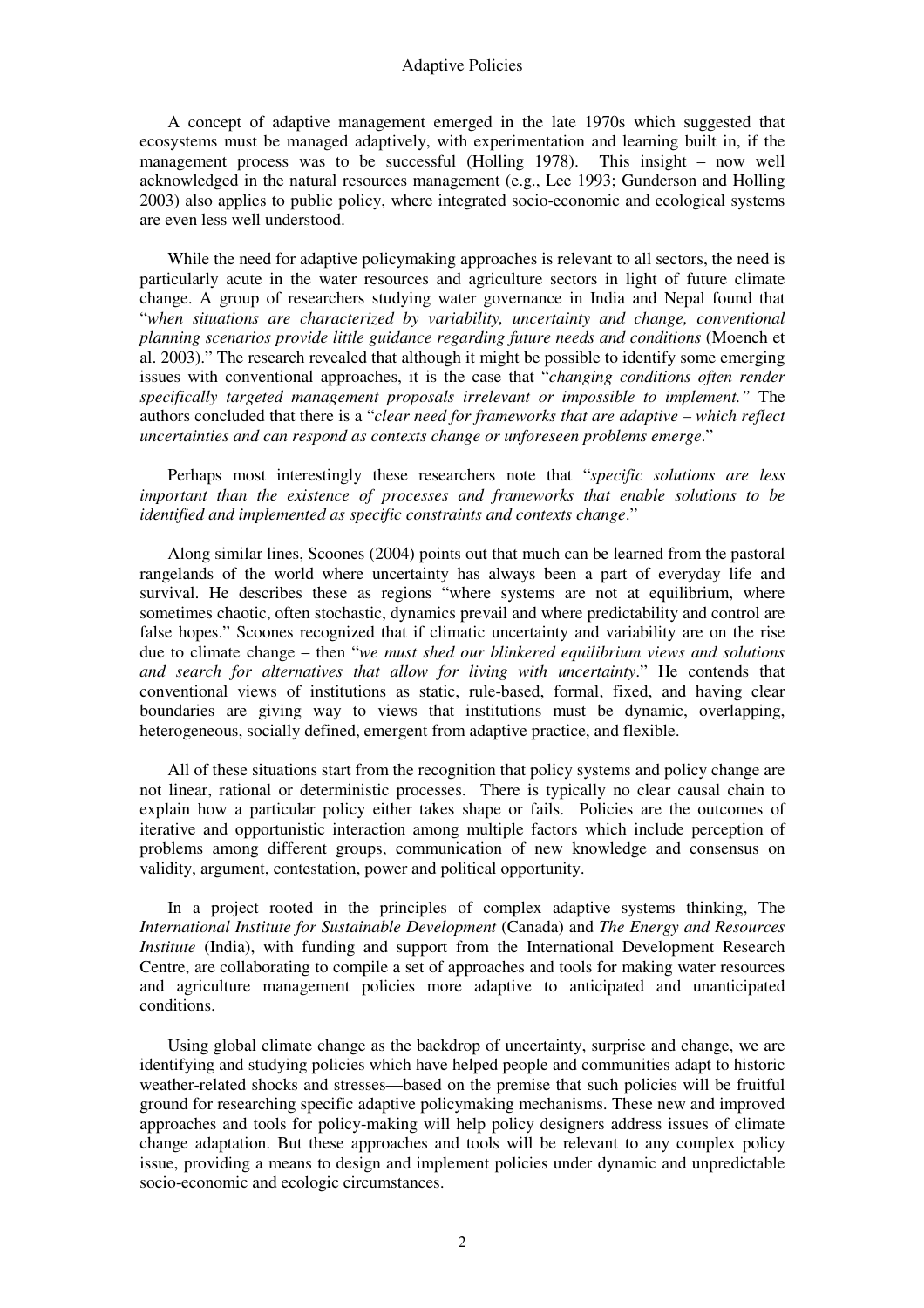# **Background and Conceptual Foundations for Adaptive Policies**

In this section we introduce adaptive policies first by providing a working definition of policy and an illustration of an idealized policy design and implementation cycle. We then provide a brief history of the emerging notion of adaptive policies and conclude by laying the conceptual foundation for adaptive policies – complex adaptive systems thinking.

## **Policies and Policy Instruments**

A *policy* can be thought of as a broad statement of purpose and process for addressing a particular social, economic or environmental issue. The intent of a policy is implemented via *policy instruments* such as regulatory, economic, expenditure and institutional instruments.

 For purposes of this paper, any policy instrument can be considered to be made up of two components:

- *Design* defining the rules for how the instrument is to perform; and
- **Implementation** the actions of the people and organizations which implement the rules of the policy instrument.

 These two components are illustrated in Figure 1 which presents an idealized process of policy design and implementation. Policies are designed with varying degrees of consultation with relevant stakeholders and it is typically the case that an institution or organization different from the one which designed the policy is responsible for implementing the policy.

 Consider for example a law for automobile speed limits. Penalties are defined by government policy and law makers for drivers who exceed the speed limit. The policy is implemented by a police officer that stops the speeding driver. The police officer then has discretion on how to implement the policy. Depending on the actual speed of the driver and the road conditions at the time, the officer will decide on a warning or issue a speeding ticket. The police department may decide that speeding is an issue that will be given either low or enforcement priority.



Fig. 1. Idealized illustration of policy design and implementation.

 Thinking of policy and implementation as two distinct yet integrated processes is helpful from a practical perspective. Pritchett and Woolcock (2003) suggest that much more attention has to be paid to the "implementation" cycle. They argue that design and delivery of transaction intensive public services can be described using two characteristics: the degree of discretion involved in decisions, and the intensity of transactions required. In a western context, policy design, for example, requires high discretion, but limited transactions; whereas, policy implementation requires a lot of transactions, but little discretion. Pritchett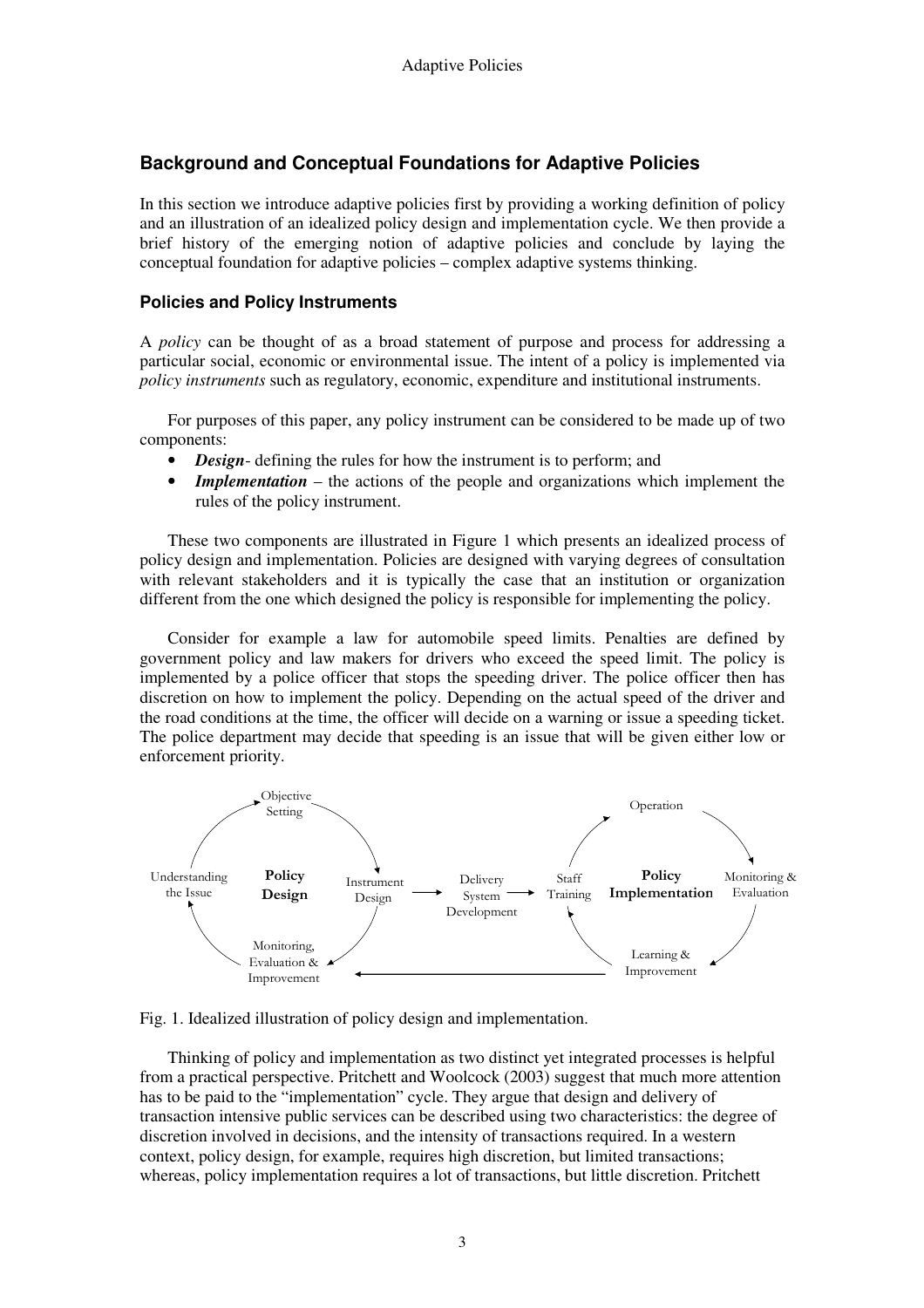and Woolcock argue that in developing countries, policy implementation has more discretion relative to the western context given a heavy dependence on personal context, connections and experience.

## **Brief History of Adaptive Policies**

Some of the first hints toward adaptive policymaking actually came early in the 1900s. Dewey (1927) put forth an argument proposing that "policies be treated as experiments, with the aim of promoting continual learning and adaptation in response to experience over time (in Busenburg 2001)." Over sixty years later Kai Lee appears to be one of the first to use the term "adaptive policy" in his account of integrating science and politics in the highly contested issue of salmon fisheries restoration and hydropower development in the pacific northwest of the United States. Lee describes *adaptive policy* as *a policy that is "designed from the outset to test clearly formulated hypotheses about the behaviour of an ecosystem being changed by human use* (Lee 1993)."

 Walker and Marchau (2003) in a special issue of the international journal *Integrated Assessment* give direct focus to the terms adaptive policies, policy analysis, and policymaking and take them to a pragmatic level. They suggest that policies be "*adaptive – devised not to be optimal for a best estimate future, but robust across a range of futures*." Their notion of adaptive policies includes policies *that respond to changes over time and that make explicit provision for learning.* This approach requires that learning and adaptation of the policy be made *explicit at the outset* and the inevitable *policy changes become part of a larger, recognized process and are not forced to be made repeatedly on an ad hoc basis* (Walker and Marchau 2003).

 The U.S. National Academy of Science provides some additional practical insight into adaptive policies. Bankes (2002) recognized that "most policy problems involve complex and adaptive systems and that for those problems, the classical approaches of predictive modeling and optimization that have been used in decision support software are not appropriate." He contends that for policies to be successful in a complex and adaptive world, policies will "*need to be adaptive themselves*", and warns that relying on optimization techniques to develop policies based on the projections of a single model will produce static policies which make the "correct move" only for the best estimate model.

 No discussion of adaptive policies would be complete without studying adaptive management. The notion of adaptive management, as it applies to the process of human intervention in ecological systems, is first attributed to the Canadian ecologist, C. S. Holling (1978). Holling describes adaptive management as "learning by judicious doing." Adaptive management is characterized by its flexible policies and the plurality of views that inform it; no particular epistemic community can possess all the necessary knowledge to form policy. Science, models, expert knowledge, and the policies based on them are not interpreted as ultimate answers, but merely as a means to guide a cautious process of intervention in complex ecosystems. The goal of management shifts from achieving a single target to an integrated view of maintaining ecosystem resilience, avoiding for example catastrophic and irreversible "flips" to other equilibrium states (Holling 2001). It is within the context of adaptive management, which Lee (1993) first elaborates on the notion of adaptive policies.

## **Complex Adaptive Systems as a Theoretical Foundation for Adaptive Policies**

In searching for a theoretical grounding to identify key principles for adaptive policies, we turn to the growing discourse on complex adaptive systems. A complex adaptive system has been articulated as being:

*"…made up of many individual, self-organizing elements capable of responding to others and to their environment. The entire system can be seen*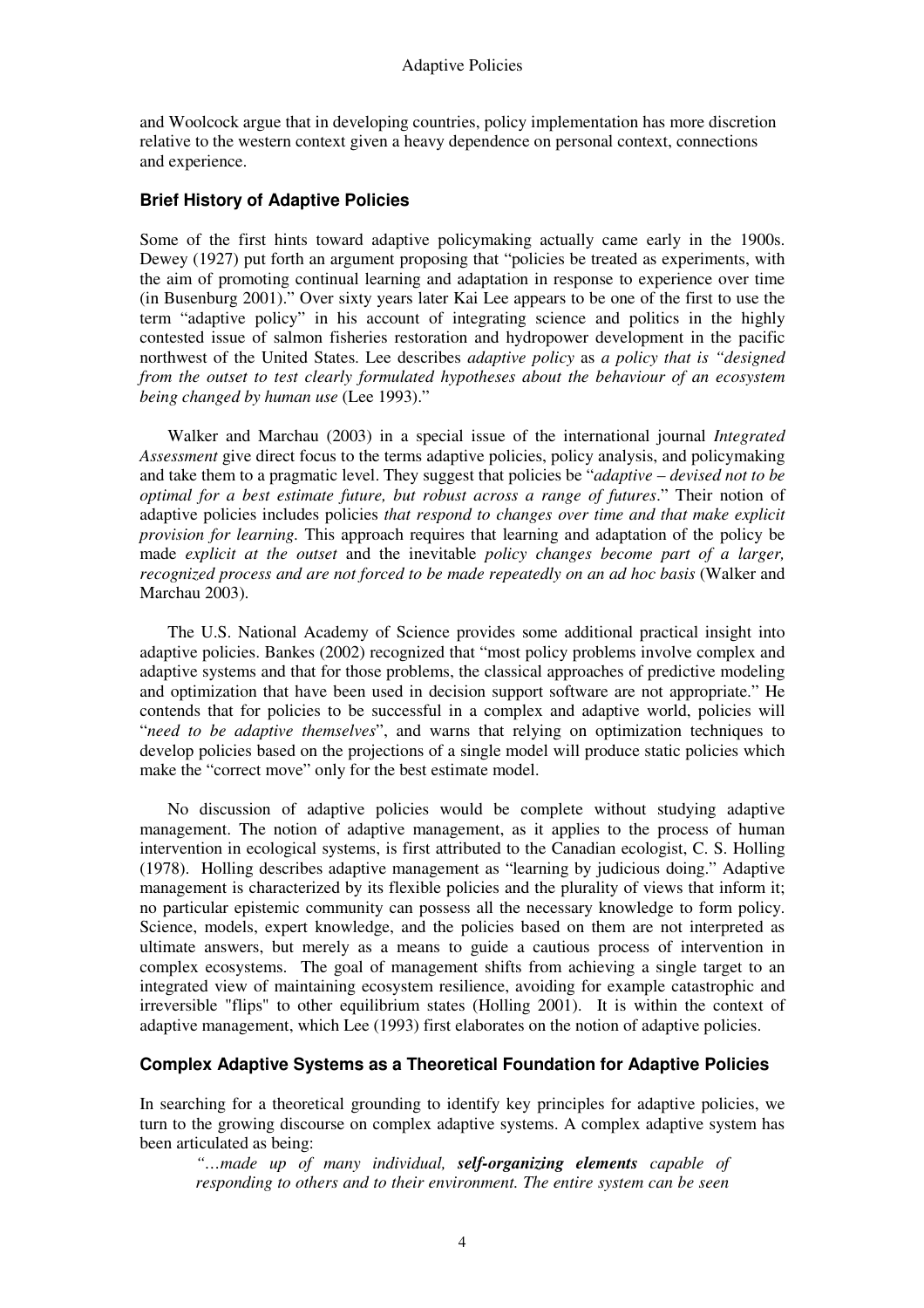*as a network of relationships and interactions, in which the whole is very much more that the sum of the parts. A change in any part of the system, even in a single element, produces reactions and changes in associated elements and the environment. Therefore, the effects of any one intervention in the system cannot be predicted with complete accuracy, because the system is always responding and adapting to changes and the actions of individuals (Glouberman et al. 2003)."* 

 Rihani (2002) believes that "*at base, development is what nations do as complex adaptive systems, and what they do can be described as uncertain evolution that has no beginning or end, nor shortcuts, and few signposts on the way."* We ascribe to the idea that all policy issues involving the interaction of humans and nature through socio-economic processes, are complex and adaptive systems.

 The recent study and application of complex adaptive systems can be seen in numerous fields including business management, healthcare, information technology, transportation, sustainable development and international development (Table 1). Within these fields practitioners and researchers have been thinking about how to better craft policies that can be effective in highly complex, dynamic and uncertain settings. Senge (1993) describes systems thinking as *the discipline for seeing the structures that underlie complex situations and the best leverage points for change*…it is the antidote for the sense of helplessness that everyone feels in this new age of interdependence – it offers a language that begins by restructuring how we think.

| <b>Sector</b>                  | <b>Application Reference</b>                                       |  |  |  |  |  |  |
|--------------------------------|--------------------------------------------------------------------|--|--|--|--|--|--|
| <b>Business management</b>     |                                                                    |  |  |  |  |  |  |
| Organizational learning        | Peter Senge, 1993. The Fifth Discipline: The Art and Practice      |  |  |  |  |  |  |
|                                | of the Learning Organization. New York: Currency Doubleday.        |  |  |  |  |  |  |
| Leadership                     | Margaret J. Wheatly. 1999. Leadership and the New Science.         |  |  |  |  |  |  |
|                                | Discovering Order in a Chaotic World. 2 <sup>nd</sup> Edition. San |  |  |  |  |  |  |
|                                | Francisco: Berrett-Koehler.                                        |  |  |  |  |  |  |
| <b>Health Policy</b>           |                                                                    |  |  |  |  |  |  |
| Health policy in cities        | S. Glouberman, P. Campsie, M. Gemar, and G. Miller 2003. A         |  |  |  |  |  |  |
|                                | toolbox for improving health in cities. Caledon Institute for      |  |  |  |  |  |  |
|                                | Social Policy. February.                                           |  |  |  |  |  |  |
| Healthcare and healthcare      | Mayo Clinic, Rochester, Minnesota, 2003. Complexity Science        |  |  |  |  |  |  |
| administration                 | in Practice: Understanding and Acting to Improve Health and        |  |  |  |  |  |  |
|                                | Healthcare. Conference, March 21-22, 2003. Available at            |  |  |  |  |  |  |
|                                | http://www.complexityscience.org/index.php (Accessed               |  |  |  |  |  |  |
|                                | August, 2004).                                                     |  |  |  |  |  |  |
| <b>Information Policy</b>      |                                                                    |  |  |  |  |  |  |
| Bottom-up management           | Axelrod, R. and M.D. Cohen 2000. Harnessing Complexity:            |  |  |  |  |  |  |
| related to information         | Organizational Implications of a Scientific. New York: Basic       |  |  |  |  |  |  |
| technology                     | Books. Funded by the U.S. Department of Defense.                   |  |  |  |  |  |  |
| <b>Transportation Policy</b>   |                                                                    |  |  |  |  |  |  |
| <b>Airport Design</b>          | Walker, W.E., S.A. Rahman, and J. Cave 2001. Adaptive              |  |  |  |  |  |  |
|                                | policies, policy analysis, and policy-making. European Journal     |  |  |  |  |  |  |
|                                | of Operational Research 128: 282-289.                              |  |  |  |  |  |  |
| <b>Sustainable Development</b> |                                                                    |  |  |  |  |  |  |
| Theory of adaptive change.     | L. H. Gunderson and C.H. Holling 2003. Panarchy:                   |  |  |  |  |  |  |
|                                | Understanding transformations in human and natural systems.        |  |  |  |  |  |  |
|                                | Washington: Island Press.                                          |  |  |  |  |  |  |
| Community-level resilience     | F. Berkes, J. Colding, and C. Folke 2003. Navigating social-       |  |  |  |  |  |  |

Table 1. Scan of Theoretical and Applied Complex Adaptive Systems Research in Business and Public Policy.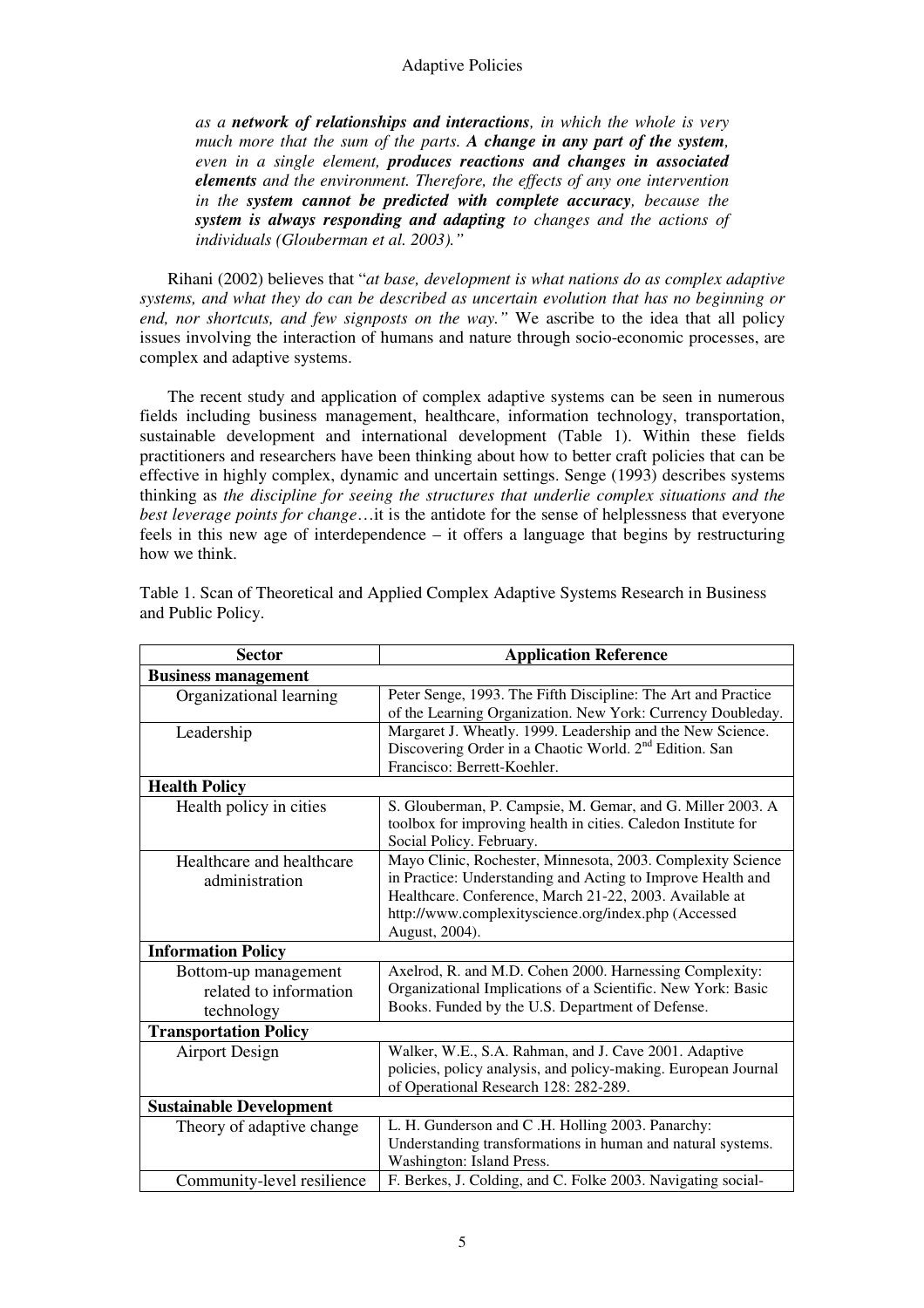| building                         | ecological systems: building resilience for complexity and      |  |  |  |  |
|----------------------------------|-----------------------------------------------------------------|--|--|--|--|
|                                  | change. Cambridge University Press, UK. [based on Panarchy]     |  |  |  |  |
| Sustainability assessment        | Kay, J. H. Regier, M. Boyle, and G. Francis 1999. An            |  |  |  |  |
|                                  | Ecosystem Approach for Sustainability: Addressing the           |  |  |  |  |
|                                  | Challenge of Complexity. Futures, Vol. 3, No. 7, pp 721-742.    |  |  |  |  |
| Forest management                | J. Ruitenbeek and C. Cartier, 2001. The invisible wand:         |  |  |  |  |
|                                  | adaptive co-management as an emergent strategy in complex       |  |  |  |  |
|                                  | bio-economic systems. Centre for International Forestry         |  |  |  |  |
|                                  | Research. ISSN 0854-9818. [note: based on Harnessing            |  |  |  |  |
|                                  | Complexity]                                                     |  |  |  |  |
| <b>International Development</b> |                                                                 |  |  |  |  |
| Guidance for development         | S. Rihani 2002. Complex systems theory and development          |  |  |  |  |
| assistance                       | practice: Understanding non-linear realities. New York: Zed     |  |  |  |  |
|                                  | Books.                                                          |  |  |  |  |
| <b>Practitioner networks</b>     |                                                                 |  |  |  |  |
| Ecosystem management             | The Resilience Alliance is a multidisciplinary research group   |  |  |  |  |
|                                  | that explores the dynamics of complex adaptive systems in       |  |  |  |  |
|                                  | order to discover foundations for sustainability and provide    |  |  |  |  |
|                                  | novel solutions to managing resilience and coping with change,  |  |  |  |  |
|                                  | uncertainty, and surprise in complex social-ecological systems. |  |  |  |  |
|                                  | www.resalliance.org                                             |  |  |  |  |
| Network of excellence            | EU Complex systems network of excellence. Funded by the         |  |  |  |  |
|                                  | European Commission to develop collaboration among              |  |  |  |  |
|                                  | European researchers interested in Complex Systems, from        |  |  |  |  |
|                                  | fundamental concepts to applications, and involving academia,   |  |  |  |  |
|                                  | business and industry                                           |  |  |  |  |
|                                  | http://www.complexityscience.org/index.php                      |  |  |  |  |

 For example, as already noted in the transportation sector, it has been proposed that public policies be "*adaptive – devised not to be optimal for a best estimate future, but robust across a range of futures*" and that policies "*respond to changes over time and make explicit provision for learning (Walker and Marcheau 2003)*."

 The United States Academy of Sciences suggests that "*adaptive policies need to be evaluated on their robustness properties, not on their performance on any single case*." They advocate that *scenario analysis can be used to find cases that break a proposed policy, and that such worst cases can stimulate policymakers to modify the range of possible policies to allow for combinations that hedge against these worst cases (Bankes 2002).*

 In the healthcare field, it is recommended that policy interventions should *promote variation* because "*introducing small-scale interventions for the same problem offers greater hope of finding effective solutions*." This is based on the understanding that "many interventions will fail and that such *failures are simply a feature of how one develops successful interventions* in complex adaptive systems (Glouberman et al. 2003)." It is also understood that *possible solutions undergo selection* by the system. It is therefore important to include "*evaluating performance of potential solutions, and selecting the best candidates for further support and development* (Glouberman et al. 2002)."

 In the forestry management sector it is suggested that foremost for intervention in complex adaptive systems, policies must *ensure that social capital remains intact* – if local groups and their networks are disempowered individually or collectively, existing social structures are in effect invalidated and undermined (Ruitenbeek and C. Cartier, 2001)*.*

 In the natural resources management field it is understood that to build resilience for complexity and change, interventions should *promote self-organization by building networks*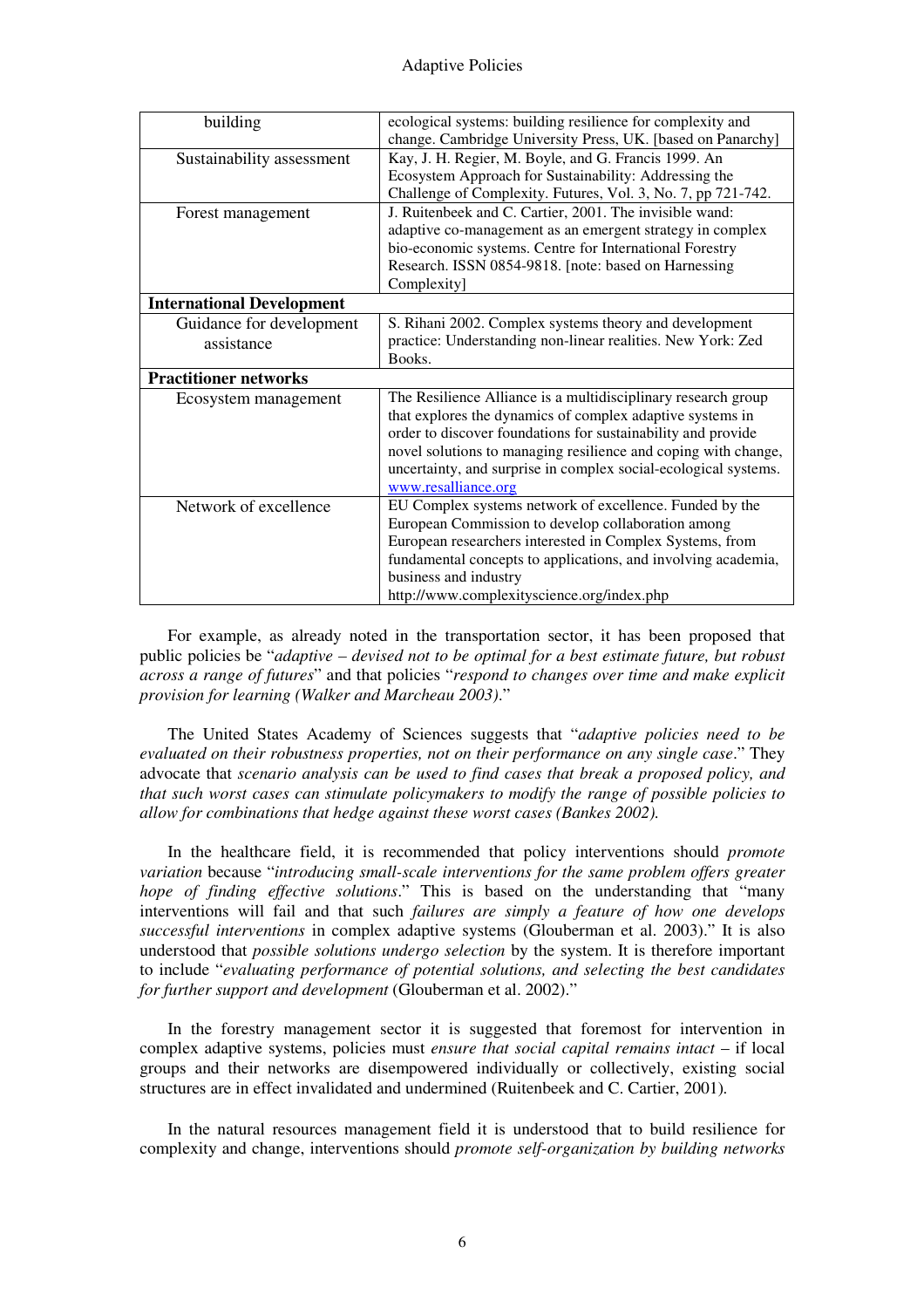*of reciprocal interaction and matching scales of ecosystems and governance* (Berkes et al. 2003).

# **Toward Practical Guidance for Adaptive Policies**

With a plethora of insights from a range of sectors applying complex adaptive systems thinking, we compile these as the conceptual foundation for advancing a framework for adaptive policies. To identify specific examples of adaptive policy mechanisms and to inform a pragmatic organization of these complex adaptive systems insights, we are conducting hundreds of community-level interviews in Canada and India. Using historic climate variability as a backdrop of surprise, change and uncertainty, we are identifying public policies which facilitate short-term coping and long-term adaptation measures of farmers and we are studying these for their adaptive policy features. The premise being that policies that have been helping people adapt to uncertain events, are likely to have adaptive features themselves (i.e., these policies have remained effective under highly variable conditions).

 The framework for adaptive policies which has emerged from our literature and fieldlevel research midway through this four-year research project is presented in Table 2. The framework puts forth that effective policies have the ability to adapt to both *anticipated* and *unanticipated* changes in underlying socio-economic and ecological conditions. The ability to adapt to *anticipated* conditions is founded in an understanding and appreciation of cause – effect and outcomes. Common adaptive policy approaches for anticipated conditions include Automatic adjustment; Integrated Assessment to inform policy parameters; and Multiperspective deliberation.

 The ability of a policy to adapt to *unanticipated* conditions is a newer notion. It is based on a holistic appreciation of system complexity, capacity, performance and dynamics. Common adaptive policy approaches for unanticipated conditions include: Formal review and continuous learning; Encouraging self-organization and networking; Subsidiarity; and Promoting variation.

These mechanisms are elaborated in the sections that follow.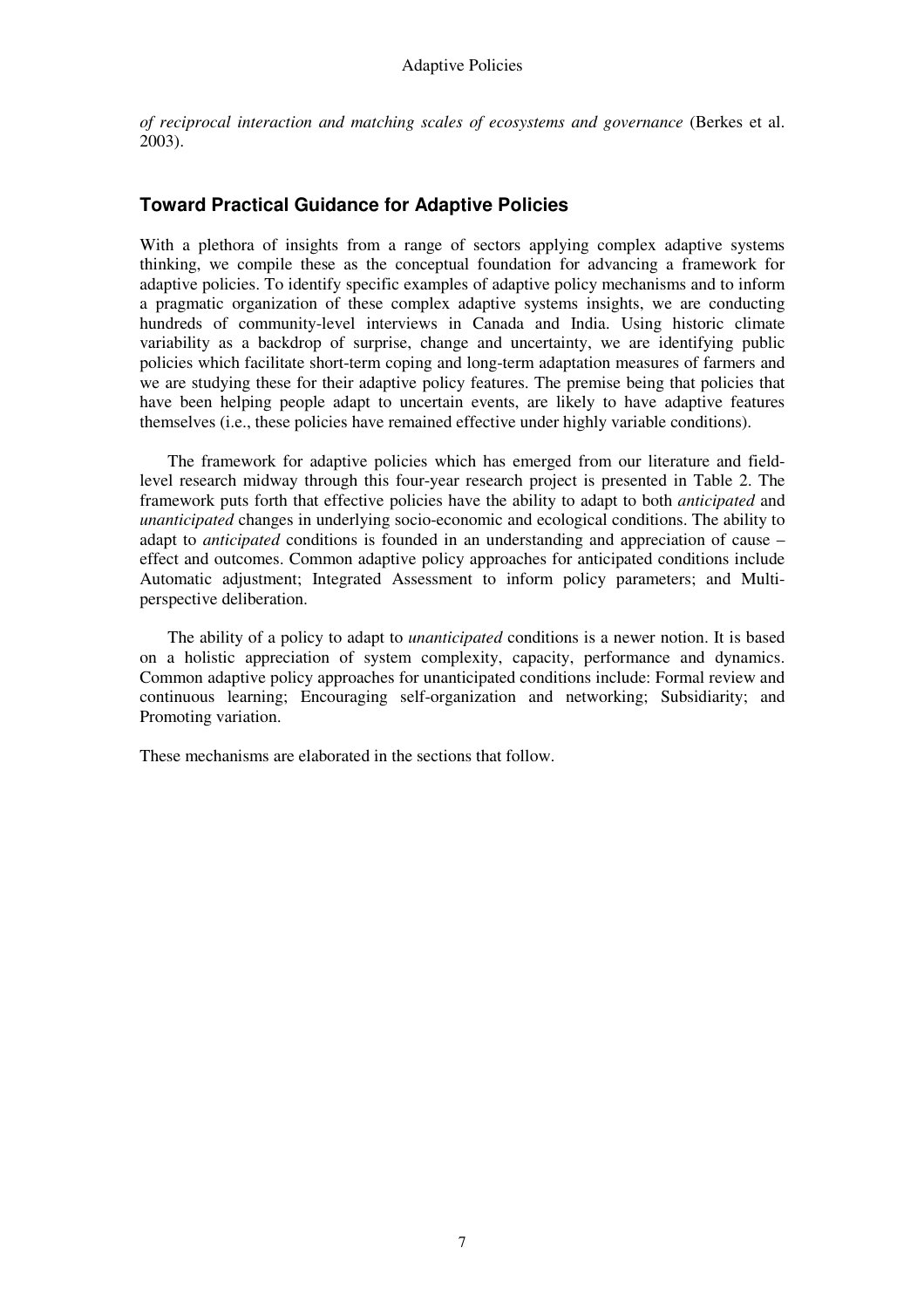Table 2. Framework for adaptive policies.

| <b>Adaptive Policies</b>                                                                                                                                  |                                                                                                                                                                                                                                               |                                                                                                                                                                                                                                                                                          |                                                                                                                                                                                                                                                                 |                                                                                                                                                                                                                                                                  |                                                                                                                                                                                                                                                                                                                    |                                                                                                                                                                                                                                                            |                                                                                                                                                                                                                                                                   |  |  |  |
|-----------------------------------------------------------------------------------------------------------------------------------------------------------|-----------------------------------------------------------------------------------------------------------------------------------------------------------------------------------------------------------------------------------------------|------------------------------------------------------------------------------------------------------------------------------------------------------------------------------------------------------------------------------------------------------------------------------------------|-----------------------------------------------------------------------------------------------------------------------------------------------------------------------------------------------------------------------------------------------------------------|------------------------------------------------------------------------------------------------------------------------------------------------------------------------------------------------------------------------------------------------------------------|--------------------------------------------------------------------------------------------------------------------------------------------------------------------------------------------------------------------------------------------------------------------------------------------------------------------|------------------------------------------------------------------------------------------------------------------------------------------------------------------------------------------------------------------------------------------------------------|-------------------------------------------------------------------------------------------------------------------------------------------------------------------------------------------------------------------------------------------------------------------|--|--|--|
| <b>Objectives</b>                                                                                                                                         | <b>Adapting to anticipated conditions</b>                                                                                                                                                                                                     |                                                                                                                                                                                                                                                                                          |                                                                                                                                                                                                                                                                 | <b>Adapting to unanticipated conditions</b>                                                                                                                                                                                                                      |                                                                                                                                                                                                                                                                                                                    |                                                                                                                                                                                                                                                            |                                                                                                                                                                                                                                                                   |  |  |  |
| <b>Analytical</b>                                                                                                                                         | Analysis of cause / effect and outcomes                                                                                                                                                                                                       |                                                                                                                                                                                                                                                                                          |                                                                                                                                                                                                                                                                 | Holistic appreciation of system complexity, capacity,                                                                                                                                                                                                            |                                                                                                                                                                                                                                                                                                                    |                                                                                                                                                                                                                                                            |                                                                                                                                                                                                                                                                   |  |  |  |
| <b>Basis</b>                                                                                                                                              |                                                                                                                                                                                                                                               |                                                                                                                                                                                                                                                                                          |                                                                                                                                                                                                                                                                 | performance and dynamics                                                                                                                                                                                                                                         |                                                                                                                                                                                                                                                                                                                    |                                                                                                                                                                                                                                                            |                                                                                                                                                                                                                                                                   |  |  |  |
| <b>Adaptive</b><br><b>Policy</b><br><b>Principles</b><br>(compiled from<br>applications of<br>complex<br>adaptive<br>systems in a<br>range of<br>sectors) | Fine-tune the<br>٠.<br>process <sup>1</sup><br>$\blacksquare$<br>Integral to<br>design are<br>monitoring and<br>remedial<br>mechanisms <sup>2</sup><br>$\blacksquare$<br>Understand<br>carefully the<br>attribution of<br>$\mathrm{credit}^3$ | Respect history <sup>1</sup><br>• Understand local<br>conditions.<br>strengths and<br>assets <sup>1</sup><br>• Place effort on<br>determining<br>significant<br>connections rather<br>than measuring<br>everything <sup>2</sup><br>• Look for linkages<br>in unusual places <sup>3</sup> | • Gather multiple<br>perspectives<br>from range of<br>stakeholders <sup>2</sup><br>• Deliberative<br>practice is<br>critical to build<br>trust and<br>consensus <sup>4</sup><br>• Epistemic<br>communities are<br>important for<br>policy learning <sup>3</sup> | $\blacksquare$ Conduct selection<br>• Policies should test<br>clearly formulated<br>hypotheses <sup>6</sup><br>$\blacksquare$ Evoke disturbance <sup>7</sup>                                                                                                     | Create opportunity<br>for self-organisation<br>and build networks<br>of reciprocal<br>interaction <sup>1,7</sup><br>Promote effective<br>neighbourhoods of<br>adaptive cooperation <sup>3</sup><br>Facilitate copying of<br>successes <sup>3</sup><br>Ensure that social<br>capital remains<br>intact <sup>8</sup> | ■ Match scales of<br>governance and<br>ecosystems <sup>7</sup><br>$\blacksquare$ Clear<br>identification of<br>appropriate<br>spatial and<br>temporal scale is<br>vital to<br>integrated<br>management <sup>9</sup>                                        | $\blacksquare$ Promote<br>variation<br>$\blacksquare$ Promote<br>variation,<br>diversity and<br>redundancy <sup>'</sup>                                                                                                                                           |  |  |  |
| <b>Adaptive</b><br><b>Policy</b>                                                                                                                          | <b>Automatic</b><br><b>Adjustment</b>                                                                                                                                                                                                         | <b>Integrated</b><br><b>Assessment</b>                                                                                                                                                                                                                                                   | Multi-<br>perspective                                                                                                                                                                                                                                           | <b>Formal Review</b><br>& Continuous                                                                                                                                                                                                                             | <b>Encouraging</b><br>Self-organization                                                                                                                                                                                                                                                                            | <b>Subsidiarity</b>                                                                                                                                                                                                                                        | <b>Promoting</b><br><b>Variation</b>                                                                                                                                                                                                                              |  |  |  |
| Approach                                                                                                                                                  |                                                                                                                                                                                                                                               |                                                                                                                                                                                                                                                                                          | <b>Deliberation</b>                                                                                                                                                                                                                                             | Learning                                                                                                                                                                                                                                                         | & Networks                                                                                                                                                                                                                                                                                                         |                                                                                                                                                                                                                                                            |                                                                                                                                                                                                                                                                   |  |  |  |
| (see text for<br>examples)                                                                                                                                | Some of the<br>inherent<br>variability in<br>socio-economic<br>and ecologic<br>conditions can be<br>anticipated, and<br>monitoring can<br>help trigger<br>important policy<br>adjustments to<br>keep the policy<br>functioning well.          | Through a<br>comprehensive and<br>integrated<br>assessment of policy<br>parameters, policies<br>can be crafted to<br>perform well under<br>a range of<br>anticipated<br>scenarios, and to<br>perform well in a<br>worst case scenario.                                                   | Multiple<br>perspectives<br>gathered through a<br>deliberative<br>process of<br>stakeholder<br>engagement offers<br>the best chance to<br>accurately inform<br>policy design and<br>to recognize and<br>respond to                                              | Policy review<br>undertaken on a<br>regular basis even<br>when the policy is<br>functioning well, will<br>help policies deal<br>with "emerging"<br>issues, and can<br>trigger policy<br>adjustments to<br>conditions that could<br>not have been<br>anticipated. | For effective<br>intervention in<br>complex adaptive<br>systems, leveraging<br>(and not hindering) the<br>self-organizing<br>potential of people to<br>address an issue is<br>fundamental for<br>effective policy<br>intervention in<br>complex adaptive                                                           | Subsidiarity<br>recognizes that<br>action will occur at<br>different levels of<br>jurisdiction,<br>depending on the<br>nature of the issue.<br>It assigns priority<br>to the lowest<br>jurisdictional level<br>of action consistent<br>with effectiveness. | Small-scale<br>interventions for<br>the same problem<br>offers greater hope<br>of finding effective<br>solutions<br>Diversity<br>facilitates the<br>ability to persist in<br>the face of change,<br>and spreading risks<br>is part of managing<br>complex systems |  |  |  |

References: <sup>1</sup>Glouberman et al. (2003); <sup>2</sup>Holling (1978); <sup>3</sup>Axelrod and Cohen (2000); <sup>4</sup>Forester (1999); <sup>5</sup>Haas (1992); <sup>6</sup>Lee (1993); <sup>7</sup>Berkes et al. (2003); <sup>8</sup>Ruitenbeek and Cartier (2001); <sup>9</sup>IUCN (2000).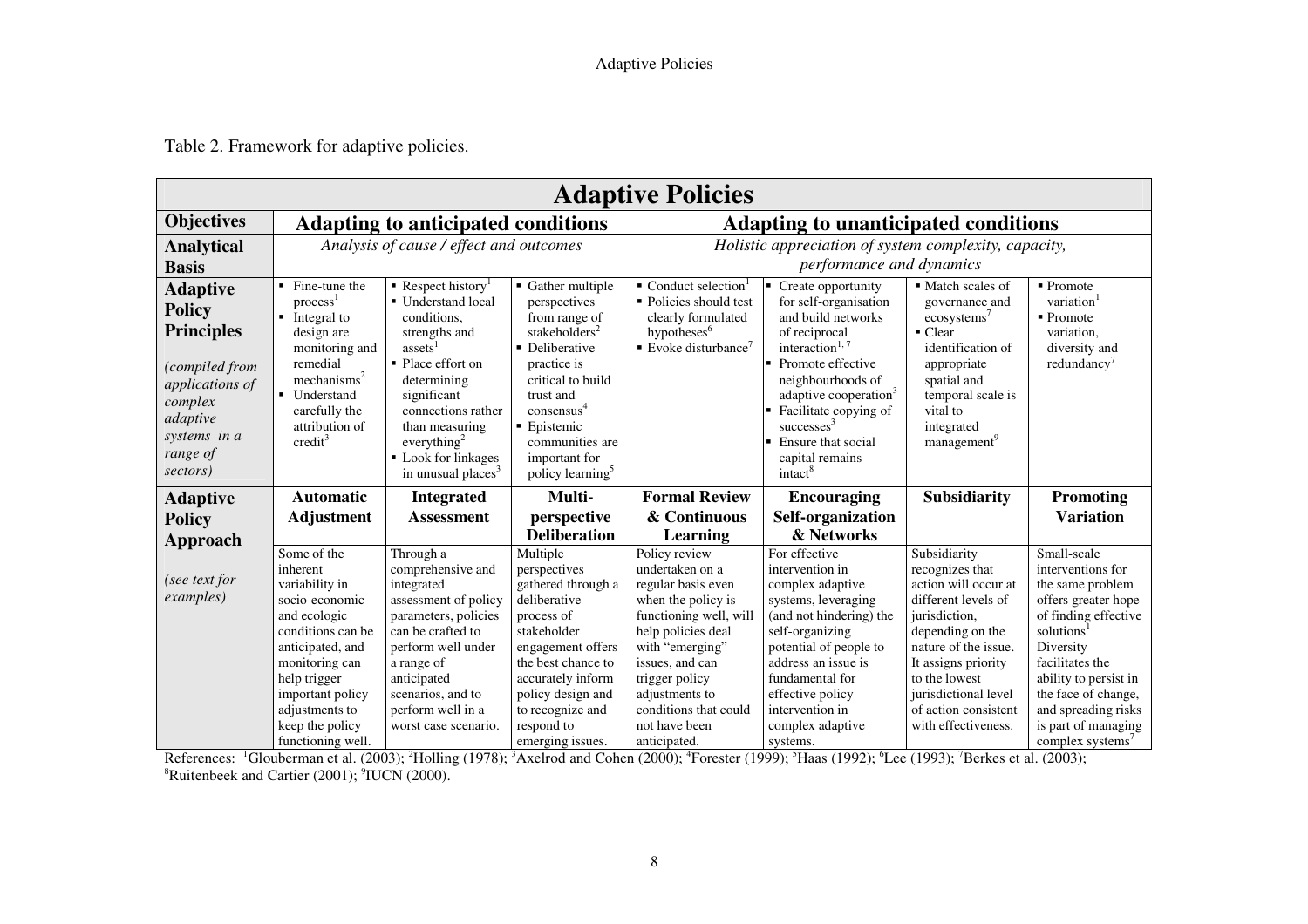#### **Automatic Adjustment**

The socio-economic and ecologic setting within which a policy is intended to perform will inevitably change over time. Some of this variability can be anticipated and monitoring can help trigger important policy adjustments to keep the policy functioning effectively.

 This mechanism is informed by the following principles gleaned from the literature on complex adaptive systems.

- Fine-tune the process. Glouberman et al. (2003) note that "in complex systems, which change over time and respond dynamically to outside forces, it is necessary to constantly refine interventions through a continual process of variation and selection."
- Monitoring and remedial mechanisms. Holling (1978) notes that integral to design are the monitoring and remedial mechanisms – these should not be post *ad hoc* additions after implementation.
- Understand carefully the attribution of credit. Axelrod and Cohen (2000) describe that the attribution of credit is the most problematic aspect of getting people to buy into a complex systems mindset. A common mistake in complex systems is to assign blame or credit to a small part of the system, when in fact the entire system is responsible. One of the most important elements of any policy discussion is the specific incentives facing individual agents.

 Walker et al. (2001) provide some of the most lucid guidance directly relating to automatic adjustment. In their adaptive policymaking process, they recommend using *signposts for monitoring changes,* and to identify thresholds or *triggers for contingency plans.* More specifically, signposts are "indicators that should be tracked in order to determine whether defensive or corrective actions or a policy reassessment is needed." Triggers are "critical values of the signpost variables that lead to implementation of defensive or corrective actions or to a policy reassessment." *Defensive actions* are taken after the fact to preserve a policy's benefits. *Corrective actions* are taken to adjust the basic policy in response to triggers. They also suggest that limits to the validity of the analysis should be established, such that "once violated, should lead to reassessment of the policy."

 From our field research we have observed four examples of automatic adjustment mechanisms in India and Canada, and interestingly, all from the insurance sector. Indexed-based weather risk insurance, which is being offered currently in India, is linked to the underlying weather risk defined as an index based on historical climate data, rather than the extent of crop yield loss. Unlike traditional crop insurance where settling a claim can take up to a year, private weather insurance contracts offer quick payouts triggered by independently-monitored weather indices (rather than farm loss sampling) and can improve recovery times thereby enhancing coping capacity. The automatic adjustment feature provides a simple mechanism for managing insurer risk and determining farmer eligibility for benefit payments, while also passing along incentives for farmers to adjust to long-term change by providing appropriate signals calculated on the basis of actuarial risk.

 Two examples of automatic adjustment were introduced to the Canadian province of Manitoba's crop insurance program in 2007. These include the *Pasture Drought Insurance Pilot Program* and the *Fall Frost Insurance Pilot Program*. The Pasture Drought Insurance Pilot Program is designed "to evaluate the need for a weather derivative type insurance program that compensates producers for losses to pasture production due to lack of rainfall as recorded at a specified weather station (MASC 2007a)." Producers participating in this pilot program do not need to submit a claim nor do they require an on-farm inspection of their pasture. This weather-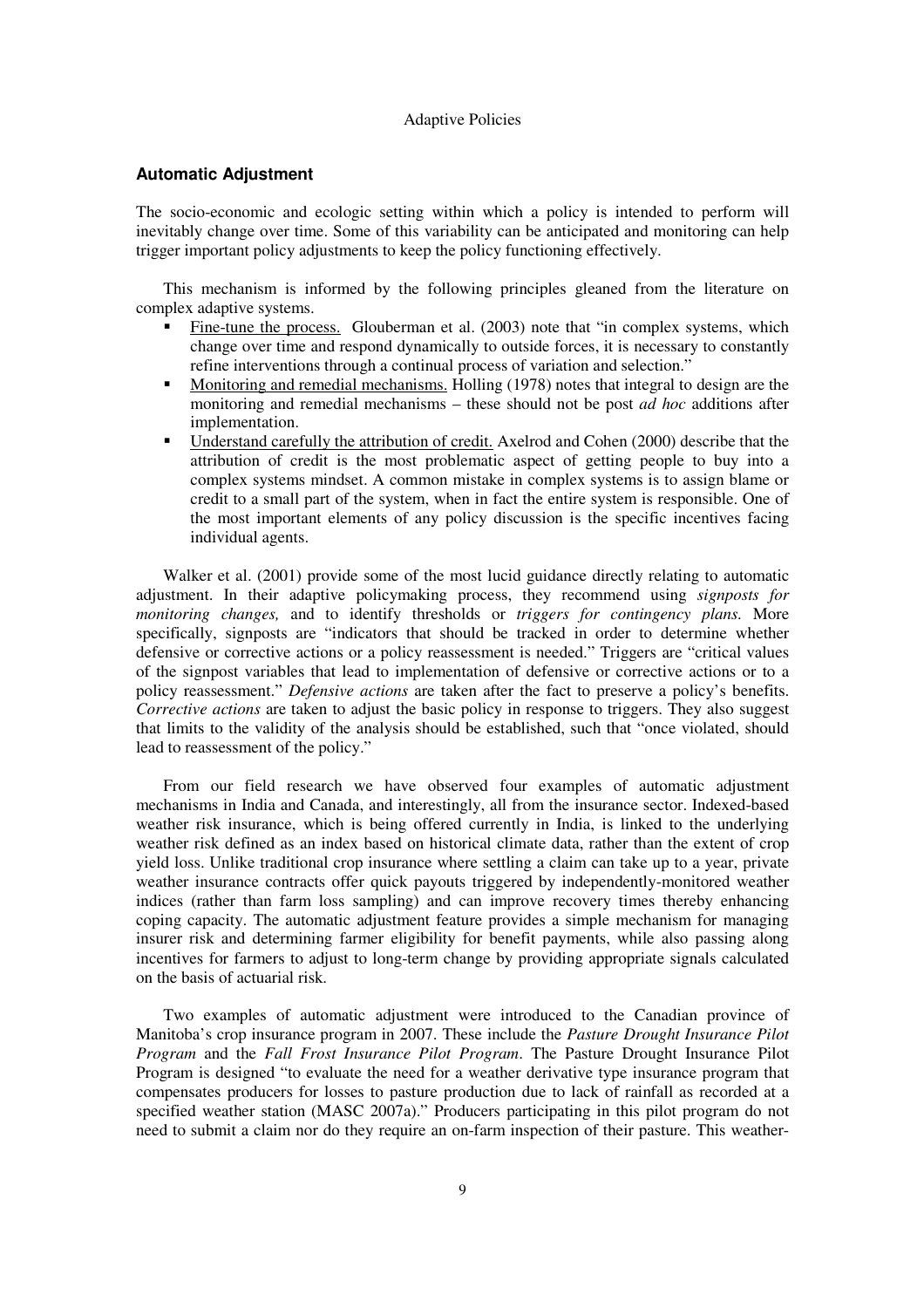triggered insurance program assigns an Environment Canada weather station to the producer's land and a claim is "triggered when their assigned weather station reports that rainfall within the area fell below 80% of normal." The Fall Frost Insurance Pilot Program is designed in a similar fashion (MASC 2007b).

 This concept of automatic adjustment was understood even in the early days of crop insurance. An excerpt from the 1940 report of the Manitoba Economic Survey Board illustrates this clearly:

*"Field representatives believe that the plan appealed more strongly in 1939 to farmers with high yields and low risks than to those on high risk, low yield land. If such is the case, the higher yields and low premium realities may be justified. However, there is evidence that in some counties, the level of insurance was somewhat too high. This has pointed to the need for an automatic control which as been incorporated into the 1940 program. Under this method, if the aggregate of individual insured yields and premium rates is out of line with the county acturarial data, a factor is applied to adjust them to the proper level (MESB 1940, p. 10)."* 

### **Integrated Assessment to Inform Policy Parameters**

Another important mechanism facilitating the ability of a policy to perform effectively for anticipated conditions is using integrated assessment to identify important policy parameters, and building these parameters into the design of the policy instrument. The goal of this mechanism is to be as comprehensive and complete as possible in defining policy parameters at the outset. Such integrated assessment also enables a policy to perform well in a worst case scenario, or alternatively, to perform well across a range of possible future scenarios.

 Integrated assessment for informing policy parameters should be guided by the following principles that are rooted in complex adaptive systems thinking:

- Respecting history. Glouberman et al. (2003) informs us that "complex adaptive systems are shaped by their past and knowledge of this history may suggest constraints on and opportunities on what can be done in the future."
- Understand local conditions, strengths and assets (Glouberman et al. 2003).
- Understand interactions with the natural, built and social environment (Glouberman et al. 2003; Holling 1978).
- Place effort on determining significant connections rather than attempting to measure everything (Holling 1978).
- **Look for linkages in unusual places.** It is important to assess strategies in light of how consequences spread (Axelrod and Cohen 2000).

 One such example of integrated assessment to inform policy parameter observed in our policy research is the minimum support price (MSP) instrument for Agriculture Price Policy in Punjab, India. This policy takes into account a range of factors in determining minimum support prices, including changes in input prices, trends in market prices, inter-crop price parity and prices received by farmers.

 The MSP instrument of the Agriculture Pricing Policy exhibited several features resembling adaptive policies and policymaking. One of the most prominent is the Commission for Agricultural Costs and Prices (CACP). The minimum support prices for major agricultural products are announced each year after taking into account the recommendations of the Commission for Agricultural Costs and Prices (CACP). The CACP takes into account all important factors including cost of production, changes in input prices, input/output price parity,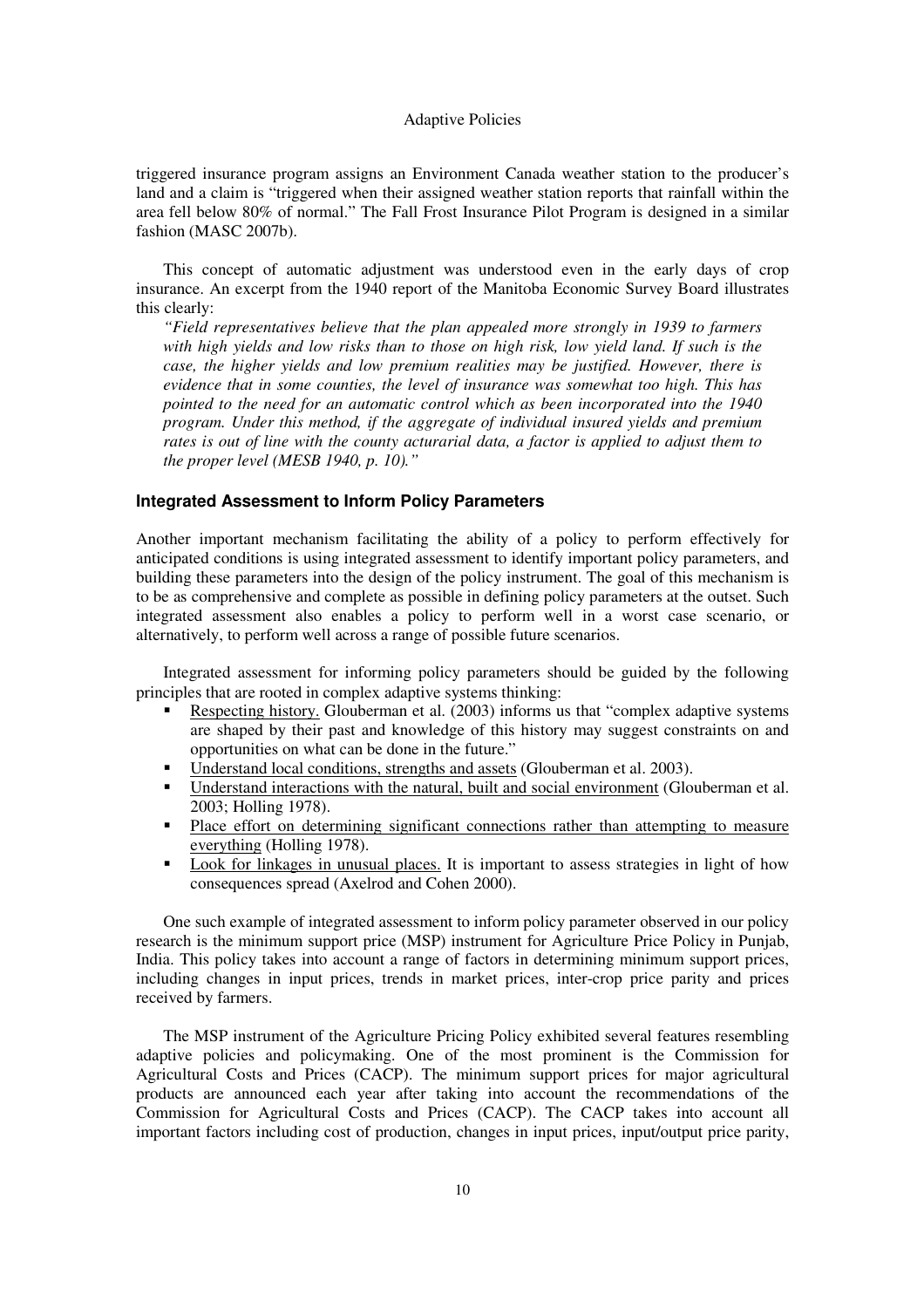trends in market prices, inter-crop price parity, demand and supply situation, parity between prices paid and prices received by farmers etc.

 Another example is the variable transportation rate calculation in Canada's former Western Grain Transportation Act. A number of mechanisms were built into the rate calculation of the revised policy to help it perform effectively under a range of anticipated conditions. The most notable being that the rate, once fixed, would now be based on the railways' "cost of moving grain and intended to cover variable costs plus 20% toward constant costs." This cost was based on forecasts of grain volumes by the Grain Transportation Agency and on railway costs provided by the National Transportation Agency. The rate was also distance-based, designed to allow equal rates for equal distances (Producer Payment Panel 1994).

 The United States Academy of Sciences provides some practical guidance for this adaptive policy mechanism. For example, Bankes (2002) suggest that "adaptive policies need to be evaluated on their *robustness properties*, not on their performance on any single case." They advocate that scenario analysis can be used to find cases that break a proposed policy, and that such worst cases can stimulate policymakers to modify the range of possible policies to allow for combinations that hedge against these worst cases (Bankes 2002).

 As an example of a policy instrument that works in a range of conditions, consider the case of the Maharashtra Water and Irrigation Commission in Maharashtra, India in which water available from both surface and groundwater can irrigate at most 60% of cultivated land in the state. Excessive use of water (perhaps coupled with high fertiliser use) has also led to land degradation (Narayanamoorthy and Deshpande 2004). In such a situation, increased efficiency of water supply and use is a strategy for farmers that works in the face of climate variability and extremes. Successful examples of participatory irrigation management include the Katepurna project in eastern Maharashtra during, which achieved yearly water savings of 7.71 million cubic metres, with complete utilization of the irrigation potential, and good yield of cotton and wheat crops.

#### **Multi-Perspective Deliberation**

This adaptive mechanism positions a policy to be able to adapt to both anticipated and unanticipated conditions. Multiple perspectives gathered through a deliberative process of stakeholder engagement offers the best chance to inform policy design in a comprehensive manner, and to recognize and respond to emerging issues. This type of mechanism is supported by a range of sectors that are applying complex adaptive systems thinking.

- Gather multiple perspectives from range of stakeholders involved in the issue (Holling 1978)
- Deliberative practice is critical to build trust, collaboration, consensus, identity, values, hope and capacity for social action (Forester 1999). The outcome of deliberative practice (i.e. public decision-making which involves shared discourse, deliberation and social learning) is not abstract generalization, or discrete policy decisions, but shared meaning by the participants, and engaging narrative accounts of success or failure in their own terms (Forester 1999). Such processes, though time-consuming, have crucial transformative potential in creating new, shared vision which can motivate learning and policy adaptation.
- Public debate and social discourse are important tools to balance privileged access of technical expertise to power. (Steinemann and Norton 2003) comments that participatory processes offer opportunities for policy learning, in ways which differ from the learning models driven by expert, elite or advocacy networks.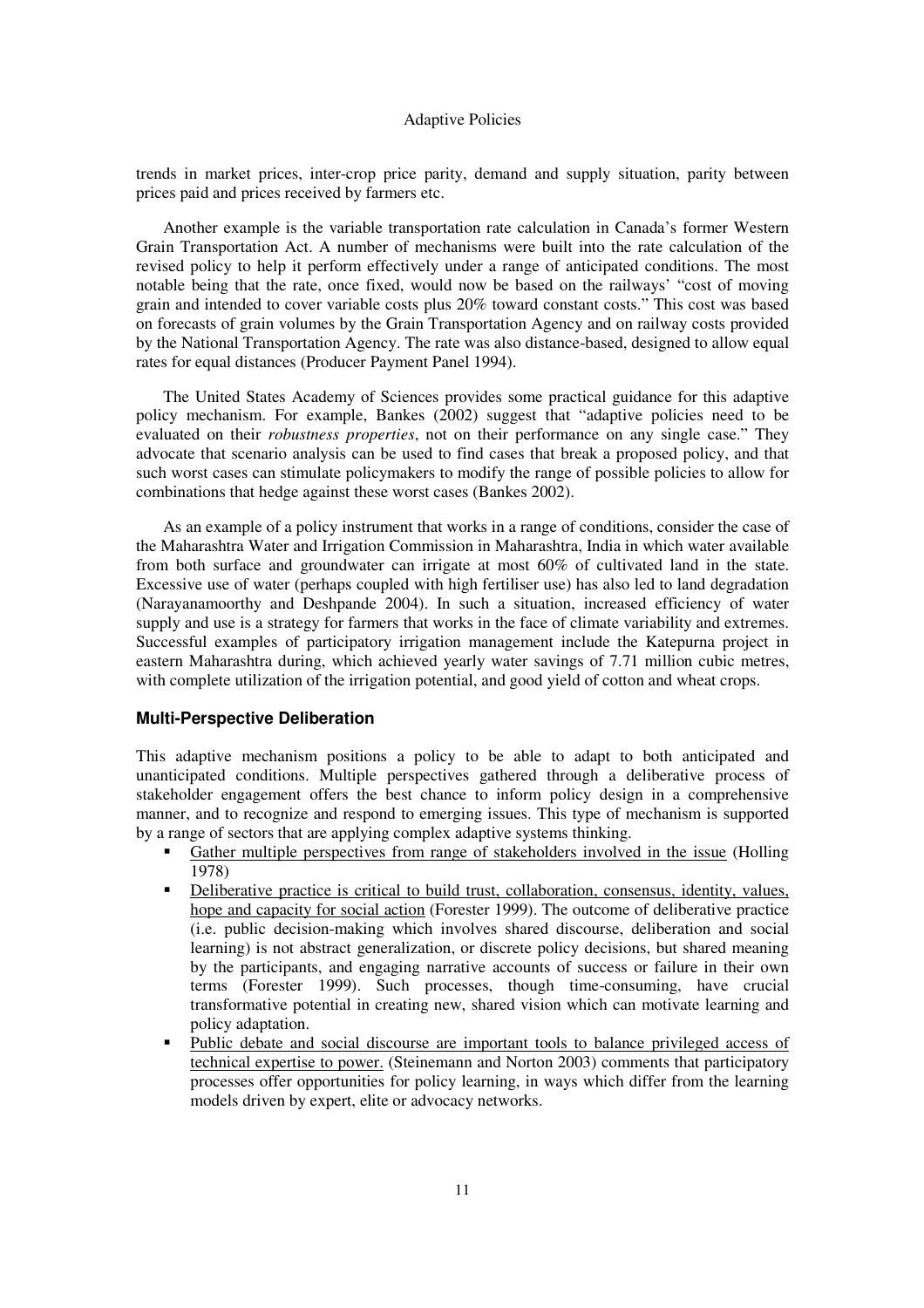Epistemic communities play a key role in policy learning – According to Haas (1992) at times of crisis or rapid change, when information is at a premium, epistemic communities (i.e., commitment to a common causal model derived from study and analysis of a common set of problems or policy linkages) can become more important and influential in the policy process. They can shed light on causal relations which had previously been unsuspected, quantify uncertainties for decision-makers, help re-define the interests of the state or of various political interests within it, and directly contribute to policy formulation (e.g. through framing alternatives).

 As an example, in Manitoba, Canada to help contribute to the effective management of the provincial crop insurance program, farm producers have the option to participate on crop insurance boards, agencies and commissions, and to take part in reviews of the crop insurance program. For India's Agriculture Price Policy, the Commission for Agricultural Costs and Prices (CACP) carries out state specific analyses for the cost of production in respect of various commodities. This is done through consultations with the State governments. After a meeting of the State Chief Ministers, the MSP/procurement prices are declared. Costs of production for the same crops varies between regions and also across farms within the same region and for different producers and this makes it a very difficult task to have a norm for the level of costs. In relation to the participatory irrigation management program in Maharashtra, India, Narayanamoorthy and Deshpande (2004) mention the untapped wisdom and local knowledge of irrigators, will help in taking quicker and more effective decisions.

## **Formal Review and Continuous Learning**

Formal policy reviews are important for helping policies deal with unanticipated conditions. Such reviews, undertaken on a regular basis even when the policy is functioning well, will help policies deal with "emerging" issues. They can trigger policy adjustments to conditions that could not have been conceived at the outset. Additionally, the type of formal review advocated here is meant to create a closer integrated and iterative process between policy design and implementation. Taking a page from the adaptive management book, this mechanism is characterized as learning by judicious doing. In other words, policy design is never complete, because it is in a continuous state of testing, development and refinement.

 This is in contrast to informal, *ad-hoc* review which is most often stimulated by unsolicited public pressure. While informal review will always remain an important aspect of policy learning and continuous adaptation, it is the intent of this mechanism to emphasize the greater role that systematic, or regularly scheduled formal review plays in policy learning and adaptation.

 Formal review and continuous learning processes are grounded in principles for effective intervention in complex adaptive systems. Among these are:

- Conduct selection. According to Glouberman et al. (2003), in complex adaptive systems possible solutions undergo selection by the system. It is therefore important to include "evaluating performance of potential solutions, and selecting the best candidates for further support and development."
- Adaptive policies should test clearly formulated hypotheses. Lee (1993) advocates this notion of testing as being core to an adaptive policy. It involves understanding at the outset that the policy will need to learn and likely refine based on the observed behaviour of the ecosystem being changed by human use.
- Evoke disturbance. Berkes et al. (2003) propose that evoking disturbances in socioecologic systems is necessary for building resilience and adaptive capacity. Intuitively, those communities and ecosystems which have experienced shocks and stresses in the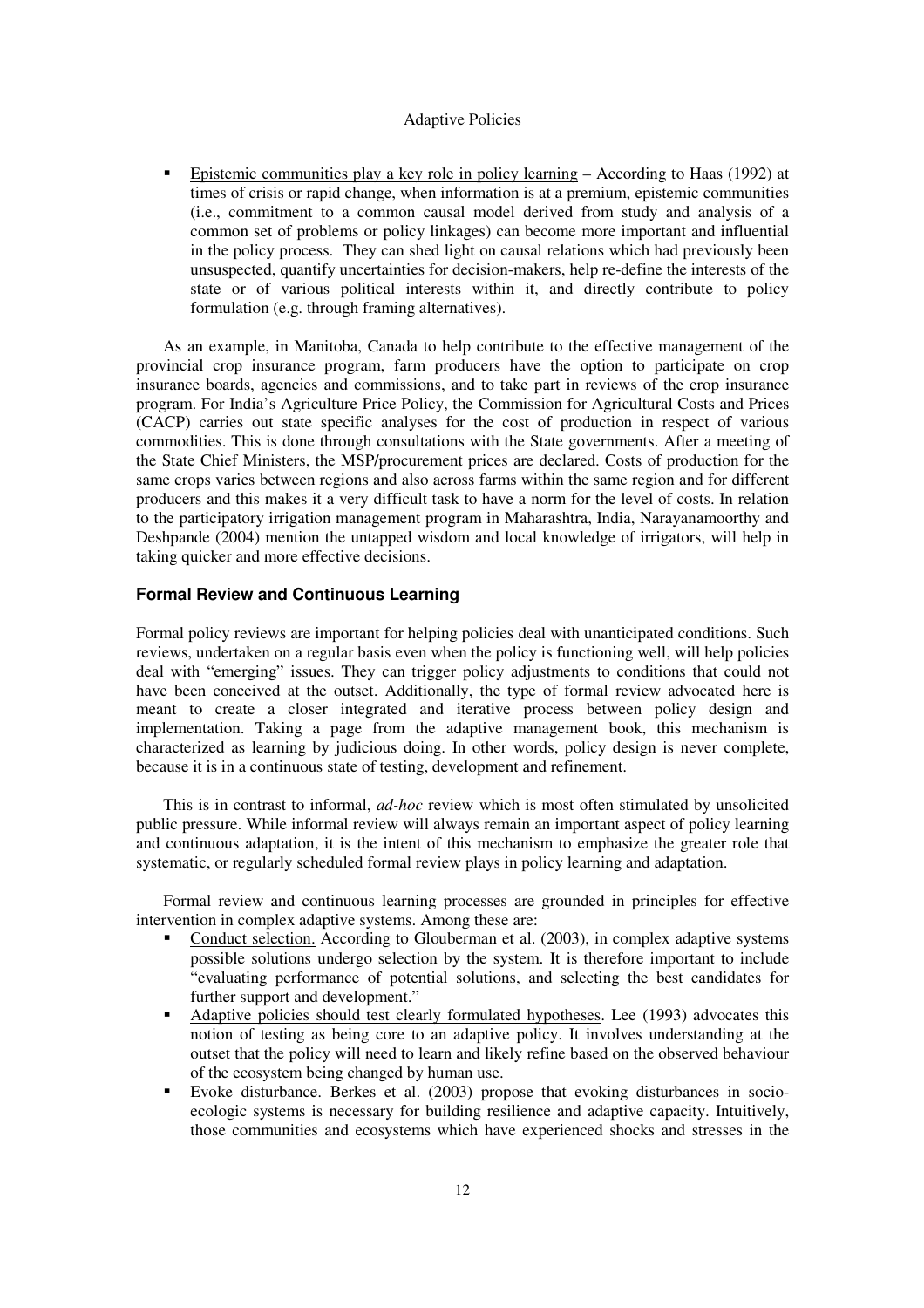past, are more likely to have crafted the relationships, infrastructure and institutions that are needed to cope and adapt.

 In our review of policies in India and Canada, we observed a variety of formal review processes. In Maharashtra, India, the Vaidyanathan Committee on Pricing of Irrigation Water, 1992, critically assessed the coverage and impact of water users associations (WUAs). The Ninth Five Year Plan (1999-2002) and the Maharashtra Water and Irrigation Commission (1999) formulated strategies to increase farmer participation in irrigation management. The mid term appraisal of the Tenth Plan (2002-07) reviewed the progress of takeover of irrigation systems by WUAs. It found that there were about 55,000 WUAs covering 10 million hectares, and aimed to increase this eight to ten times in order to cover all irrigated area. Except for Gujarat, it found that in most states Revenue Departments continued to collect charges and pass on a portion to WUAs for system maintenance. It has called for empowerment of WUAs to set tariff and retain a part of it, understanding barriers and simultaneously rehabilitating them so they are in a position to invest in infrastructure repairs and improvement. The Maharashtra State Water Policy also has a clause for review every five years.

 In Canada, as part of a major overhaul of the Crow Rate policy into the now defunct Western Grain Transportation Act, a regular four-year review was carried out by the National Transportation Agency to take account of productivity and costing changes. Additionally, the Grain Transportation Agency was created to ensure the freight transport system remained efficient, reliable and effective with the objective of maximizing returns to producers.

 We observed three examples of policy pilots in our review, all from the insurance sector. India's weather-indexed insurance was introduced on a pilot basis, as were the Pasture Drought Insurance and the Fall Frost Insurance pilot programs in Manitoba's crop insurance program.

 The role of policy pilots is elaborated on here to emphasize their importance as a means for implementing adaptive policy. A recent review conducted by the Cabinet Office in the United Kingdom (UK 2003) focused on the role of pilots in policy-making. The study noted that "an important innovation in recent years has been the phased introduction of major government policies or programmes, allowing them to be tested, evaluated and adjusted where necessary, before being rolled out nationally (UK 2003)."

 Among the recommendations made in the U.K. study, three in particular are relevant to adaptive policies and policymaking in the context of this paper. The first is: "a pilot should be undertaken in the spirit of experimentation. If it is clear at the outset that a new policy and its delivery mechanisms are effectively already cast in stone, a pilot is redundant and ought not to be undertaken." A second recommendation from the study deals with extending the notion of piloting beyond just an initial stage to "a continuous processes of accumulating policy relevant evidence." A third recommendation of the policy pilots study is that "appropriate mechanisms should always be in place to adapt (or abandon) a policy or its delivery mechanism in light of a pilot's findings."

 These recommendations speak directly to the primary thrust of the notion of adaptive policymaking presented previously by Walker et al. (2001), which was for learning and adaptation of the policy to be made *explicit at the outset* and the inevitable *policy changes to become part of a larger, recognized process and not forced to be made repeatedly on an ad hoc basis*. So while policy pilots as they are being used most typically today are an important part of the initial stage in the life of a policy, the U.K. study concludes by making a call for the basic premise of testing, learning and adapting to become part of the ongoing policy life cycle.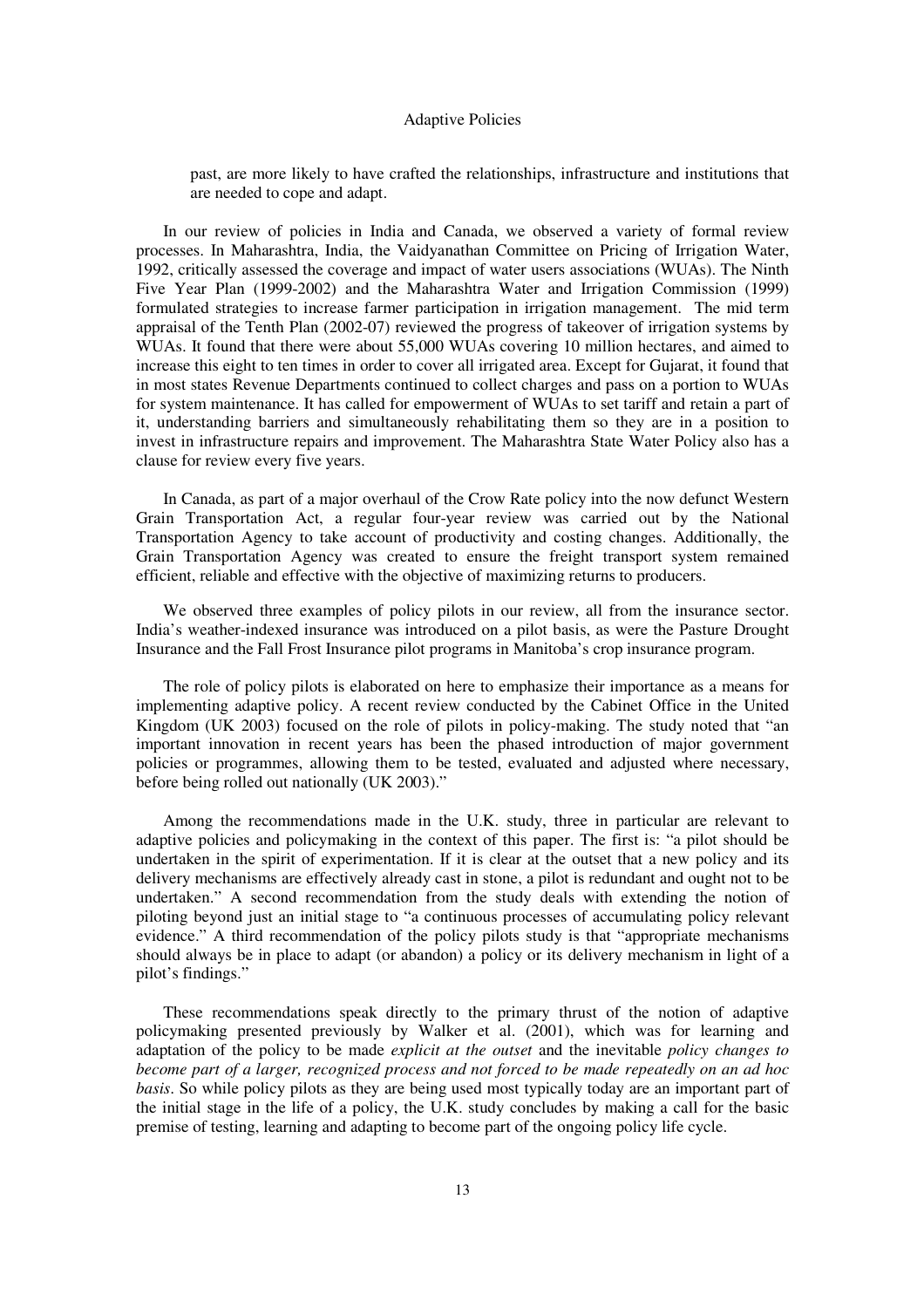#### **Encouraging Self-Organization and Networking**

For effective intervention in complex adaptive systems, leveraging the self-organizing potential of people to address an issue is perhaps the most commonly cited principle.

- Create opportunity for self-organisation and networks of reciprocal interaction. (Berkes et al. 2003; Glouberman et al.; Axelrod and Cohen 2000). Glouberman et al. (2003) recognize that complex adaptive systems "often spontaneously generate solutions to problems without external input or formally organized interventions…This selforganizing capacity is a free good that can be valuable in producing innovative and novel approaches to problems." Berkes et al. (2003) cite this as one of four important principles for building resilience and adaptive capacity in socio-ecologic systems.
- **Promote effective neighbourhoods of adaptive cooperation.** Axelrod and Cohen (2000) note that like-minded individuals engaging in adaptive cooperation is usually the best long-term learning strategy. "If such neighborhoods can be identified, they should be used as the learning structure."
- Facilitate copying and variation. Ruitenbeek and Cartier (2001) ascribe that "options should not be unilateraly removed, and that potential avenues of investigation should not be blocked. Agents should not be unduly hindered in their ability to change their strategies."
- Ensure that social capital remains intact. Ruitenbeek and Cartier (2001) suggest that foremost for intervention in complex adaptive systems, policies must *ensure that social capital remains intact* – if local groups and their networks are disempowered individually or collectively, existing social structures are in effect invalidated and undermined.

 A clear example of self-organization potential and its benefits was revealed in our analysis of devolved decision making of the Manitoba Conservation District (CD) Program in Canada. Under this provincial-level program, CD Boards are made up of local stakeholders that are able to make spending decisions based on their on-the-ground needs and changing circumstances. In this case example, the adaptive capacity largely was rooted in the initiative of the individual CD Boards. They were given some money and a fairly broad decision making mandate, within a specified institutional structure. Thus they were able to develop new ideas or make use of good ideas developed by others, in meeting what they felt to be the local priorities.

 The encouragement of self-organization and networks is demonstrated through the formation of the Saskatchewan Soil Conservation Association (SSCA), through a grass-roots based awareness for the need for soil conservation practices and outreach. The SSCA incorporates networking and social capacity building through its programming, including its annual conference, extensive meetings and educational events and more specifically, through its "farmer to farmer program" that creates networks between those seeking information on an issue and those that are knowledgeable about it.

 In another instance, the Ministry of Water Resources, Government of India in 1985 asked each Command Area Development Authority to introduce aspects of participatory irrigation management (PIM) in a small part of each command area as an experiment, and offered monetary incentives to farmers to form water users associations (WUAs). Formal PIM is said to have been introduced in Maharashtra in 1986, with the creation of three WUAs. By April 1998, 162 WUAs had been handed control over operation and maintenance of irrigation system below minors over a command area of 62,700 hectares. The WALMI (Water and Land Management Institute), Aurangabad, was created to train WUA office bearers and irrigation department officials in PIM. WUAs should actively involve the members inculcating amongst them a sense of ownership of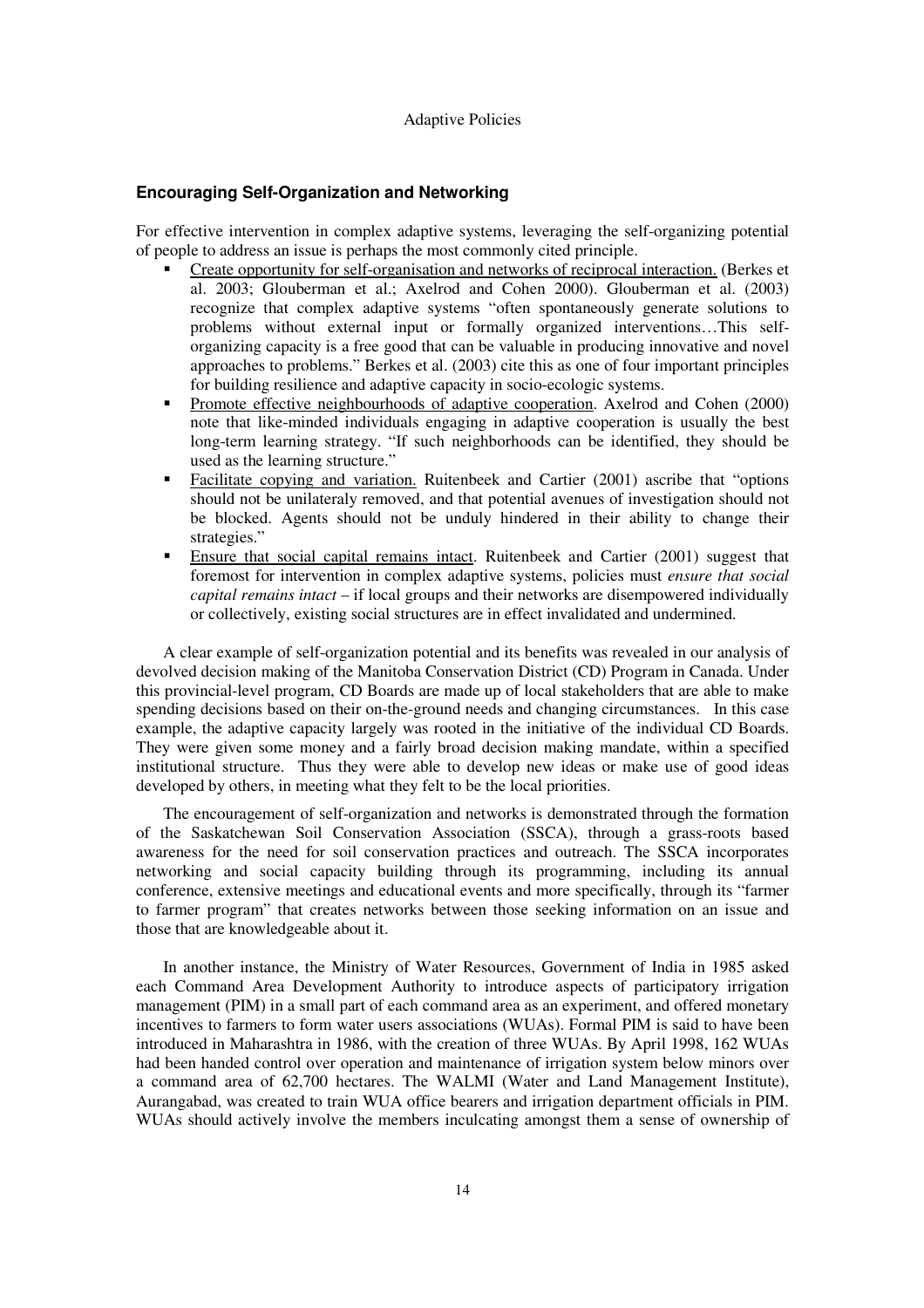the irrigation system (GoM 2005a). Water will be provided only through the WUA to its members. They would benefit from assured water supply, and can decide cropping patterns accordingly. It is their responsibility to administer the irrigation system and to collect charges to be financially self-sufficient.

## **Subsidarity**

This mechanism of subsidiarity increases the potential for a policy or policy instrument to be able to adapt to unanticipated conditions. Subsidiarity recognizes that action will occur at different levels of jurisdiction, depending on the nature of the issue. It assigns priority to the lowest jurisdictional level of action consistent with effectiveness (IISD 1994). In many respects, this mechanism is quite closely linked to self-organization. By devolving decision-making to as close to the ground as possible, the ability to self-organize is facilitated. This mechanism of subsidiarity is rooted in the following principles for effective intervention in complex adaptive systems:

- Matching scales of governance and ecosystems Berkes et al. (2003) note that common pool resources users, closely connected to the resource system, are in a better position to adapt to and shape ecosystem change and dynamics than remote levels of governance.
- Clear identification of the appropriate spatial and temporal scale is vital to integrated management – In articulating the ecosystem approach for sustainability, IUCN (2000) remind us that policy and management efforts must be preceded by a careful determination of the best spatial scale at which to manage and govern a complex issue.

 The Conservation District (CD) program in Manitoba is an example of subsidiarity*.* The provincial government has created a set of institutions – the CD Boards, and given them well regulated structures. But they do have fairly wide decision making latitude, as our seven examples show. So the instrument itself is inherently adaptive, in that the CD Boards, made up of local stakeholders, are able to make spending decisions based on their locally-grounded view of the needs and changing circumstances. Interestingly, the conservation district that is proving most effective at managing land drainage issues is the only CD which was defined based on watershed boundaries, involving parts or all of 15 rural municipalities. The review process for land drainage centers on the concept of building and maintaining solid local partnerships between neighbouring farmers, rural municipalities, provincial regulators, and other community stakeholders. Only one project review meeting occurs – in the field, at the actual site of the proposed drain work.

 In Maharashtra, India, under the Maharashtra Management of Irrigation Systems by Farmers Act, 2005, water users associations (WUAs) would receive assured water supply, and have the freedom to decide cropping patterns accordingly, and distribute water to individual farmers. The underlying principle is that users can best understand the demand and supply position of water and make decisions accordingly. McKay and Keremane (2006) found that WUAs in Mahrashtra have been successful in devising and enforcing the rules for water distribution, fee collection, and conflict resolution for over a decade.

### **Promoting Variation**

Promoting variation is an important mechanisms for positioning policies to adapt to unanticipated conditions. This mechanism is strongly rooted in principles for intervening in complex adaptive systems and building resilience. For example, Glouberman et al. (2003) recommend that policy interventions should *promote variation* because "*introducing small-scale interventions for the same problem offers greater hope of finding effective solutions*." This is based on the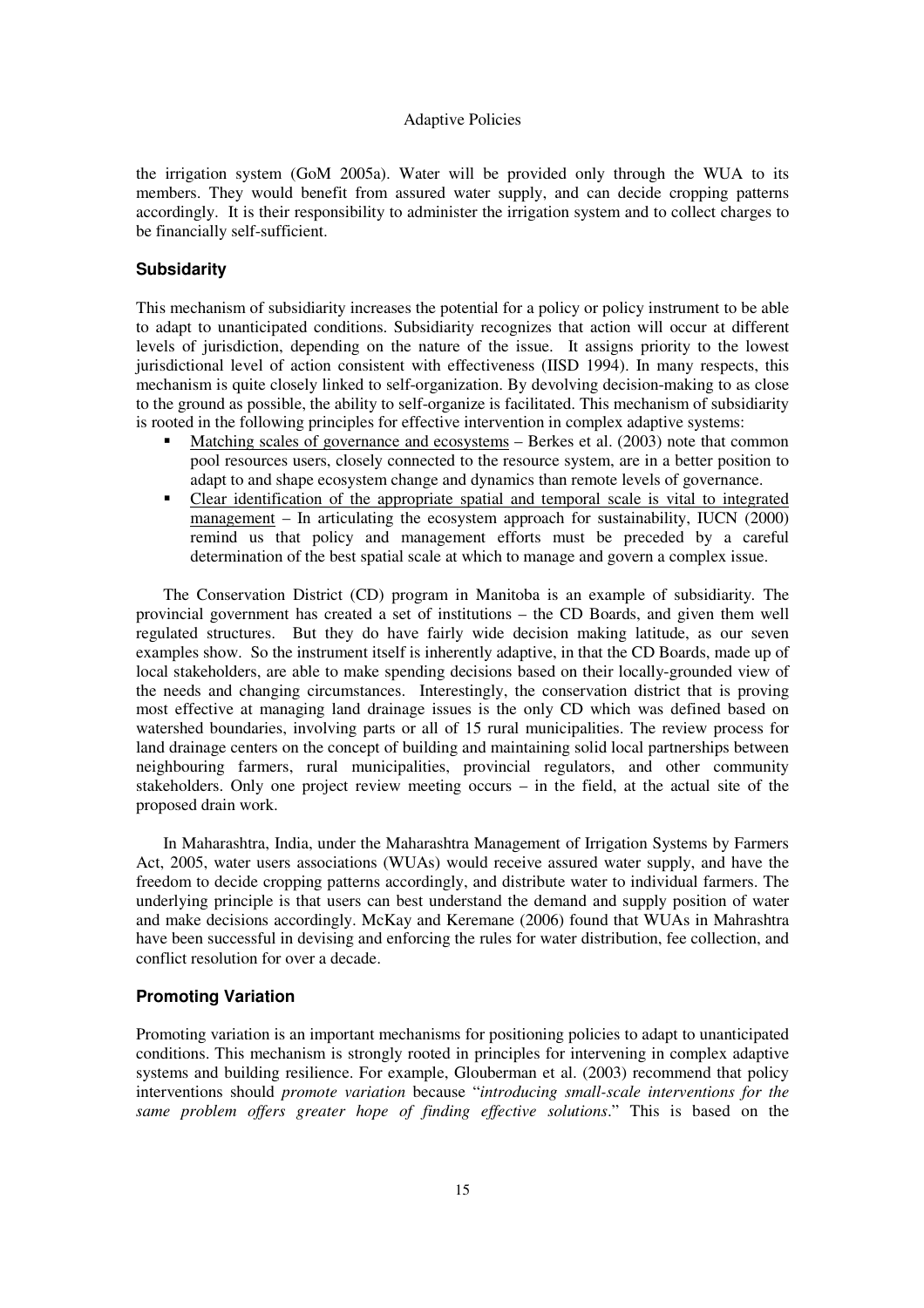understanding that "many interventions will fail and that such *failures are simply a feature of how one develops successful interventions* in complex adaptive systems (Glouberman et al. 2003)."

 Berkes et al. (2003) also recommend that by promoting variation and redundancy, communities can build resilience and adaptive capacity. Diversity, they note, provides a community with the ability to persist in the face of change. Spreading risks and creating buffers is part of managing complex systems. Ecological and social memory plays an important role in diversity, because it "provides a framework for accumulated experience for coping with change.

 One such example of diversity is the crop insurance program in Canada's Manitoba province. This program has evolved from a single insurance option pertaining to all crop types and one or two specific types of natural hazards, to a multitude of coverage options for different crop varieties and hazards. This evolution has been a response to the diversity of risk faced by farmers in the prairies. Similarly in India, weather-indexed crop insurance is being implemented on a pilot basis for various crops and locations through different types of delivery modes in India. Also with respect to weather-indexed insurance, this policy instrument protects farmers' overall income, rather than being restricted to yield from a specific crop.

 India's Agriculture Price Policy in Punjab is another example of variation and diversity. This policy sets remunerative prices with a view to encourage higher investment and production using a range of policy instruments such as Minimum Support Price, Procurement Prices, Public Distribution System and zonal restrictions.

## **Conclusions**

We endeavour through the research described in this paper to assemble a pragmatic set of approaches and tools for adaptive policymaking (as summarized in Table 2). Any policymaker needing to address a complex issue in a highly dynamic and uncertain setting, can benefit from these insights.

 We have learned through this past century that policymaking is certainly not mechanistic. Bismark, the 19<sup>th</sup> century German chancellor likened policymaking to sausage making! Not always a pretty process. As we navigate progress in the  $21<sup>st</sup>$  century, we must learn to see policymaking as adaptive – quite like gardening: muddy, attentive and experimental, because we really don't know what growing conditions will prevail.

## **References**

- Axelrod R and Cohen M D. 2000. Harnessing Complexity: organizational implications of a scientific frontier. New York: Basic Books
- Bankes S C. 2002. Tools and techniques for developing policies for complex and uncertain systems. In PNAS: proceedings of the National Academy of Sciences 99 (3), 14 May 2002: 7263–7266. Details available at, http://www.pnas.org/cgi/content/full/99/suppl\_3/7263, last accessed on 30 October 2006
- Berkes F and Folke C. 2002. Back to the future: ecosystem dynamics and local knowledge. In Panarchy: understanding transformations in human and natural systems,
- Berkes F, Colding J, and Folke C. 2003. Navigating Social-Ecological Systems: building resilience for complexity and change. UK: Cambridge University Press [based on Panarchy]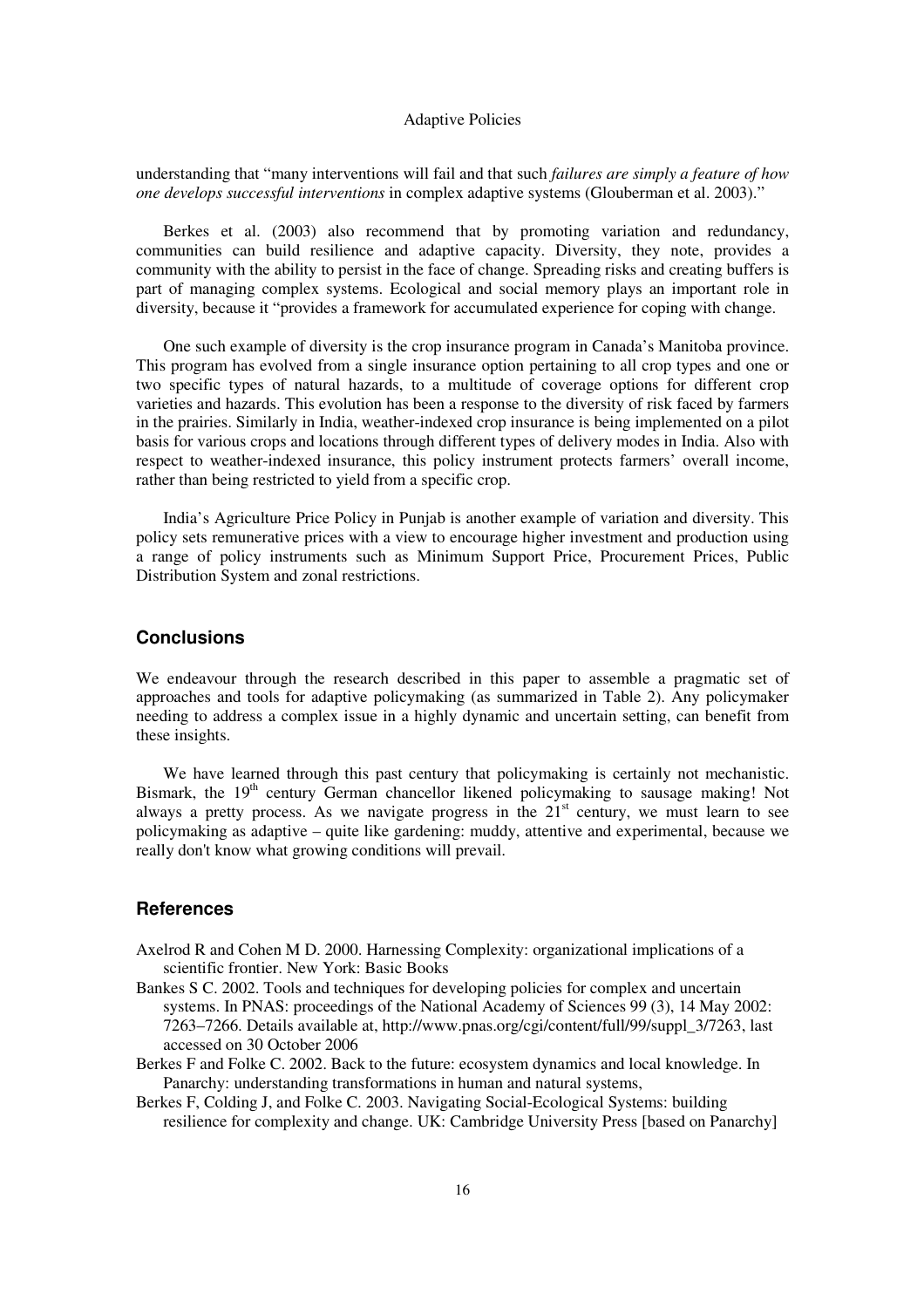- Busenburg G J. 2001. Learning in organizations and public policy. Journal of Public Policy 21(2): 173–189
- Dewey J. 1927. The Public and its Problems. New York: Holt and Company.
- Forester J. 1999. The Deliberative Practitioner: encouraging participatory planning processes. Cambridge: MIT Press
- Glouberman S, Campsie P, Gemar M, Miller G. 2003. A Toolbox for Improving Health in Cities. Ottawa, Canada: Caledon Institute for Social Policy
- GoM (Government of Maharashtra). 2005a. Maharashtra Act No. XXIII of 2005 to provide for Management of Irrigation Systems by Farmers.
- Gunderson L H and Holling C S. 2003. Panarchy: understanding transformations in human and natural systems. Washington, DC: Island Press
- Haas P M. 1992. Epistemic communities and international policy coordination. International Organization 46(1): 1–35
- Holling C S. 1978. Adaptive Environmental Assessment and Management. Chichester: John Wiley. 377 pp.
- Holling C S. 2001. Understanding the complexity of economic, ecological, and social systems. Ecosystems 4 (2001): 390–405
- IISD (International Institute of Sustainable Development). 1994. Principles of Trade and Sustainable Development. Winnipeg, Manitoba, Canada.
- IUCN 2000. The Ecosystem Approach. The World Conservation Union.
- Kay J, Regier H, Boyle M, Francis G. 1999. An ecosystem approach for sustainability: addressing the challenge of complexity. Futures 3(7): 721–742
- Lee K. 1993. Compass and Gyroscope: integrating science and politics for the environment. Washington, DC: Island Press
- McKay J and Keremane G B. 2006. Farmers' perception on self created water management rules in a pioneer scheme: The mula irrigation scheme, India. Irrigation and Drainage Systems 20 (2-3)
- MASC 2007a. Drought Pasture Insurance Pilot Program. Manitoba Agricultural Services Corporation. Available at

http://www.masc.mb.ca/masc\_ins.nsf/pasture\_drought.html?OpenPage&charset=iso-8859-1 (cited March 2007).

- MASC 2007b. Fall Frost Insurance Pilot Program. Manitoba Agricultural Services Corporation. Available at http://www.masc.mb.ca/masc\_ins.nsf/fall\_frost.html?OpenPage&charset=iso-8859-1 (cited March 2007).
- Mayo Clinic. 2003. Proceedings of the conference on Complexity Science in Practice: understanding and acting to improve health and healthcare, 21–22 March 2003, Rochester, Minnesota, US. Details available at http://www.carlsonschool.umn.edu/Assets/11261.pdf, last accessed in August 2004
- MESB 1940. Crop insurance in Manitoba: a report on the feasibility and practicability of crop insurance in Manitoba / [by C.B. Davidson]. Manitoba Economic Survey Board. Winnipeg, Manitoba, Canada.
- Moench M, Dixit A, Janakarajan S, Rathore M S, Mudrakartha S. 2003. The Fluid Mosaic: water governance in the context of variability, uncertainty, and change [Synthesis paper]. Kathmandu, Nepal; Colorado, USA: Nepal Water Conservation Foundation; Institute for Social and Environmental Transition
- Narayanamoorthy A and Deshpande R S. 2004. Irrigation institutions in India with special reference to Maharashtra State. Paper for presentation at the 18th European Conference on Modern South Asian Studies (SASNET), Lund, Sweden, 6-9 July 2004.
- Pritchett L and Woolcock M. 2004. Solutions when the solution is the problem: arraying the disarray in development. World Development 32(2): 191–202